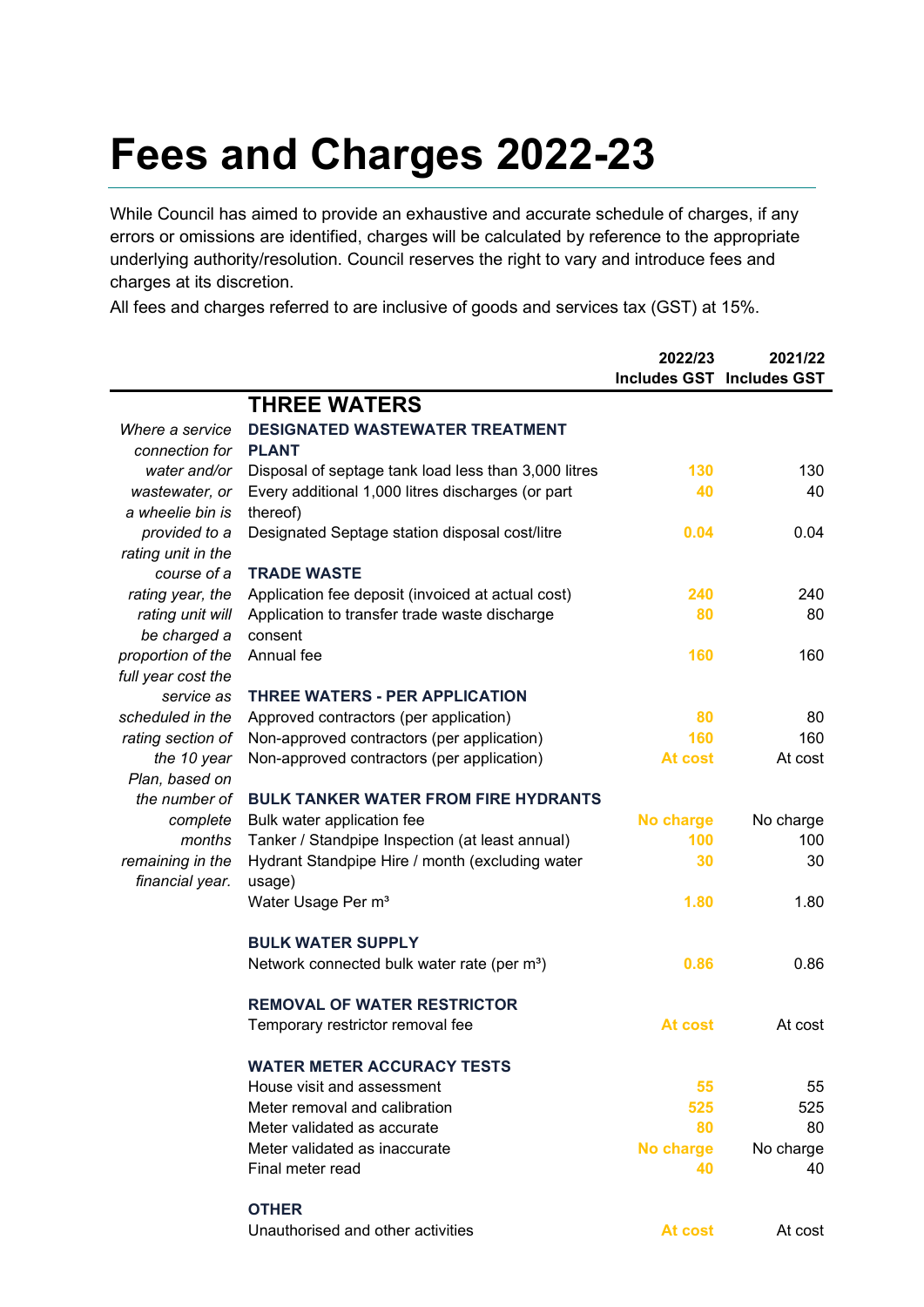|                     |                                                                                                         | 2022/23 | 2021/22<br><b>Includes GST Includes GST</b> |
|---------------------|---------------------------------------------------------------------------------------------------------|---------|---------------------------------------------|
|                     |                                                                                                         |         |                                             |
|                     | <b>CAPITAL CONTRIBUTIONS - NEW</b>                                                                      |         |                                             |
|                     | <b>CONNECTIONS (SEE DISTRICT PLAN ALSO)</b><br><b>Financial Contributions - Reserves</b>                |         |                                             |
| Urban               |                                                                                                         | 2380    | 2380                                        |
| Rural               |                                                                                                         | 1190    | 1190                                        |
|                     | Note: Financial Contributions are inflated annually                                                     |         |                                             |
|                     | based on Statistics NZ Construction Index. They                                                         |         |                                             |
|                     | are indexed from the December 2019 quarter in the                                                       |         |                                             |
| table above.        |                                                                                                         |         |                                             |
|                     |                                                                                                         |         |                                             |
|                     | <b>DEVELOPMENT CONTRIBUTIONS - NEW</b>                                                                  |         |                                             |
| <b>CONNECTIONS</b>  |                                                                                                         |         |                                             |
| <b>Water Supply</b> |                                                                                                         |         |                                             |
|                     | Lake Dunstan Water Supply (Alexandra / Clyde)                                                           | 7131    | 7131                                        |
| Cromwell            |                                                                                                         | 3877    | 3877                                        |
| Naseby              |                                                                                                         | 4044    | 4044                                        |
| Omakau / Ophir      |                                                                                                         | 10917   | 10917                                       |
| Patearoa            |                                                                                                         | 3267    | 3267                                        |
| Ranfurly            |                                                                                                         | 2492    | 2492                                        |
| Roxburgh            |                                                                                                         | 3321    | 3321                                        |
| Wastewater          |                                                                                                         |         |                                             |
| Alexandra / Clyde   |                                                                                                         | 7536    | 7536                                        |
| Cromwell            |                                                                                                         | 3139    | 3139                                        |
| Naseby              |                                                                                                         | 3399    | 3399                                        |
| Omakau / Ophir      |                                                                                                         | 4992    | 4992                                        |
| Ranfurly            |                                                                                                         | 796     | 796                                         |
| Roxburgh            |                                                                                                         | 4670    | 4670                                        |
|                     | THREE WATERS AND WASTE MANAGEMENT                                                                       |         |                                             |
|                     | PART CHARGES IN LIEU OF RATES                                                                           |         |                                             |
|                     | The Local Government (Rating) Act 2002 requires                                                         |         |                                             |
|                     | that properties be rated based on their status as at                                                    |         |                                             |
|                     | 1 <sup>st</sup> July each year. Certain rates are based on level                                        |         |                                             |
|                     | of service provided. These are Water Supply rates,                                                      |         |                                             |
|                     | Wastewater rates and Waste Management rates.                                                            |         |                                             |
|                     | To enable these services to be provided part way                                                        |         |                                             |
|                     | through the rating year Council will invoice the rate<br>payer upon provision of the laterals for Water |         |                                             |
|                     | Supply and Wastewater and upon commencement                                                             |         |                                             |
|                     | of service in the case of Waste Management                                                              |         |                                             |
|                     | collections. The following charges will be invoiced                                                     |         |                                             |
|                     | for each complete month of the rating year                                                              |         |                                             |
| remaining.          |                                                                                                         |         |                                             |
|                     | <b>Water Supply - per month</b>                                                                         |         |                                             |
|                     | If already rated as serviceable                                                                         | 23.12   | 23.12                                       |
|                     | If not rated as serviceable before                                                                      | 37.91   | 37.91                                       |
|                     | Wastewater - per month                                                                                  |         |                                             |
|                     | If already rated as serviceable                                                                         | 27.20   | 27.20                                       |
|                     | If not rated as serviceable before                                                                      | 54.40   | 54.40                                       |
|                     |                                                                                                         |         |                                             |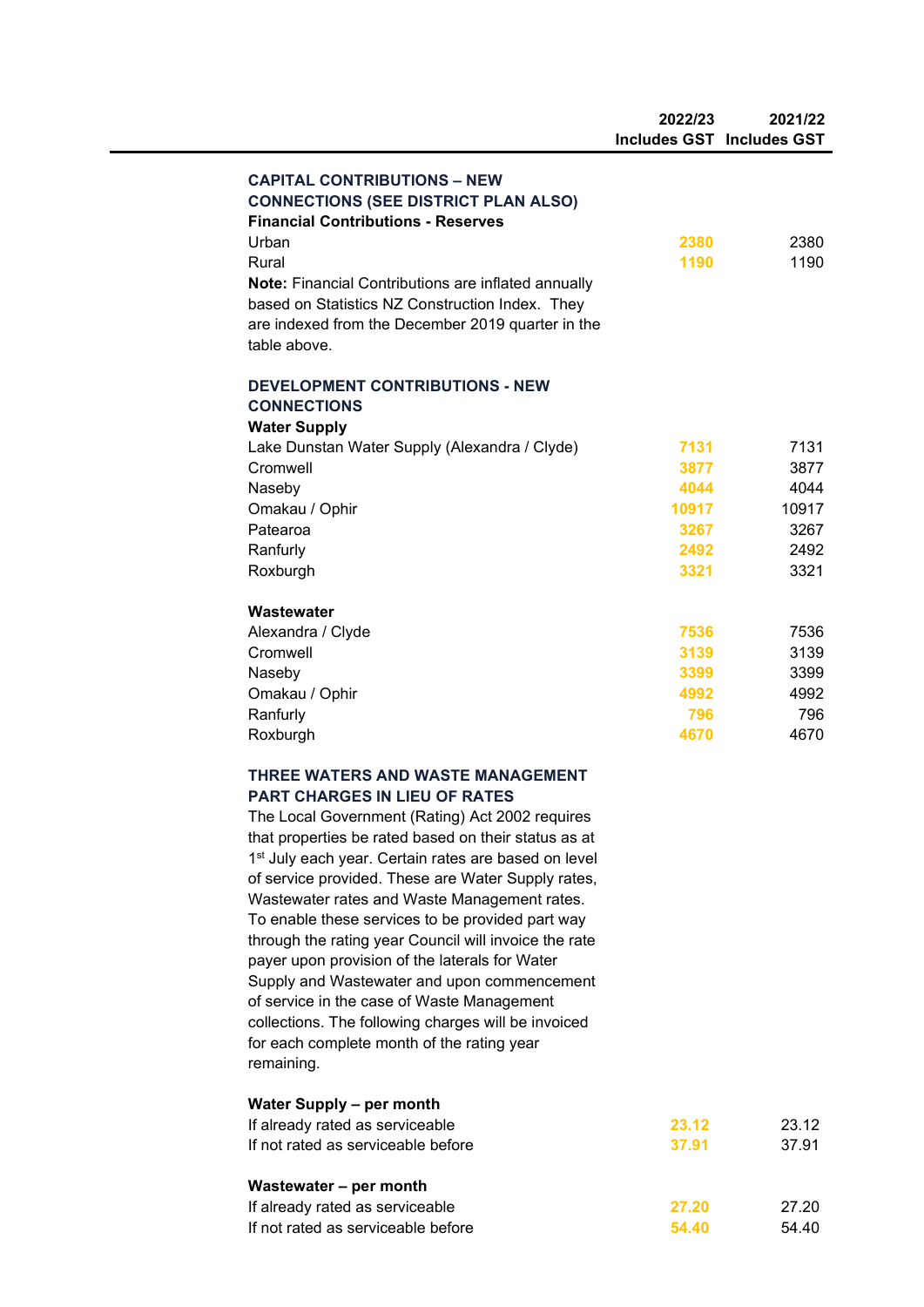|                                  | 2022/23 | 2021/22<br>Includes GST Includes GST |
|----------------------------------|---------|--------------------------------------|
| Waste Management - per month     |         |                                      |
| Additional household rubbish bin | 23.57   | 22.24                                |
| Additional mixed recycling bin   | 4.95    | 4.67                                 |
| Additional glass recycling bin   | 4.95    | 4.67                                 |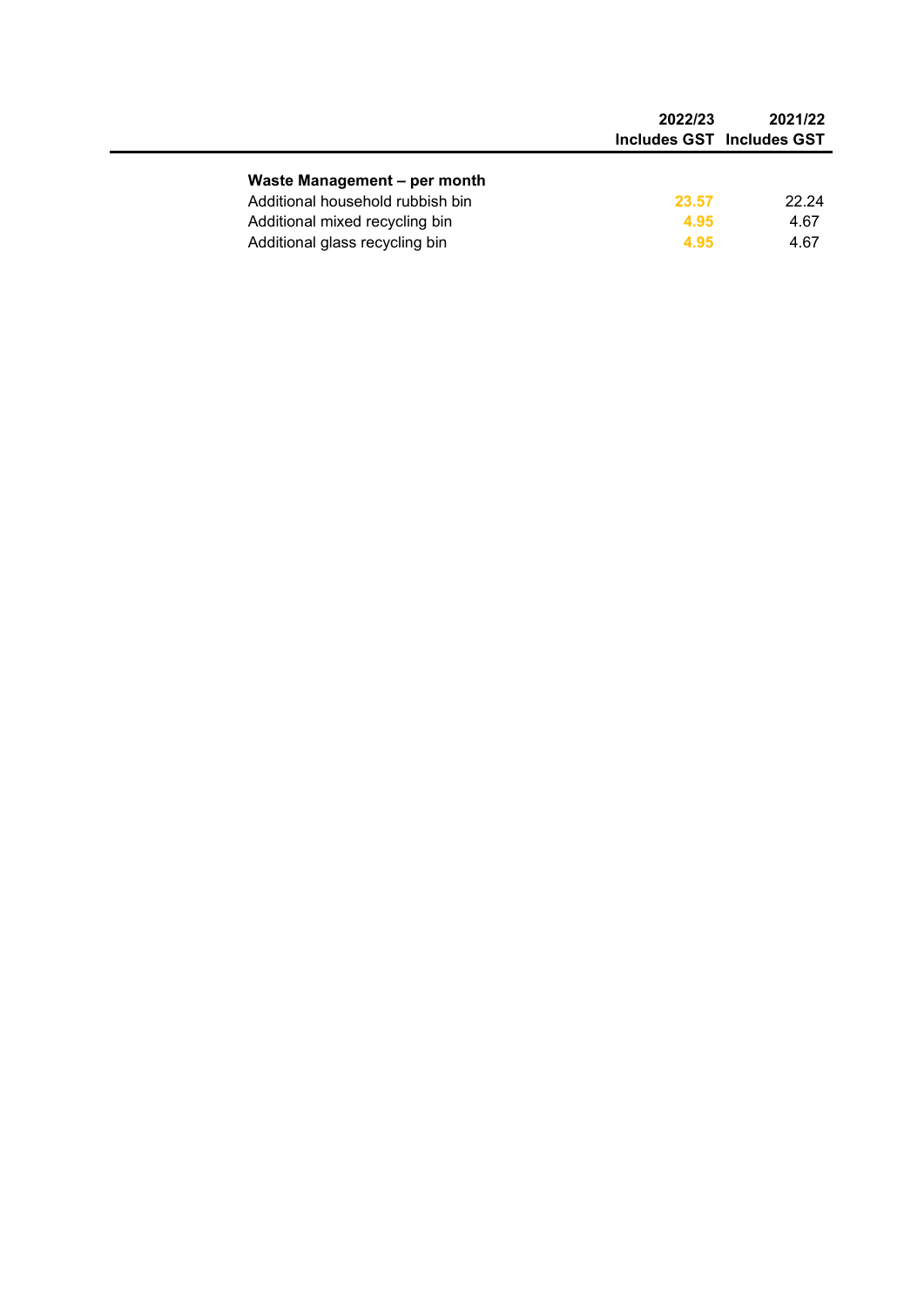|                                                                                                                 | 2022/23<br><b>Includes GST</b> | 2021/22<br><b>Includes GST</b> |
|-----------------------------------------------------------------------------------------------------------------|--------------------------------|--------------------------------|
| <b>ENVIRONMENTAL SERVICES</b>                                                                                   |                                |                                |
| <b>TRANSFER STATION CHARGES</b>                                                                                 |                                |                                |
| Standard size refuse bag (60 litres)                                                                            | 8                              | 8                              |
| Prepaid Council approved 60 litre refuse bag (for Tarras and Patearoa                                           | 8                              | 8                              |
| use only)<br>Child car seat recycling (Alexandra and Cromwell only)                                             | 10                             | 10                             |
| Car body (all tanks pierced and drained)                                                                        | 20                             | 20                             |
| Whiteware and separated metal (excl. fridges)                                                                   | No charge                      | No charge                      |
| Fridges (degassing charge)                                                                                      | 16.5                           |                                |
| Gas bottle disposal (any size)                                                                                  | 11                             |                                |
| <b>Transfer Station with Weigh Facility</b>                                                                     |                                |                                |
| General waste charge by weight per tonne                                                                        | 345                            | 334.61                         |
| Tyres by weight by tonne (excludes tractor and other similar large tyres)                                       | 455                            | 444.72                         |
| <b>Transfer Station without Weigh Facility</b>                                                                  |                                |                                |
| General waste charge by volume per cubic metre (assessed by                                                     | 70                             | 67                             |
| operator)                                                                                                       |                                |                                |
| Car tyres (per tyre)<br>Truck tyres (per tyre)                                                                  | 5<br>22                        | 5<br>21                        |
| Tractor / Loader tyres                                                                                          |                                | 86                             |
| Note: Tractor tyres and other similar large tyres will no longer be accepted for<br>disposal.                   |                                |                                |
| <b>GREENWASTE DEPOSITED IN GREENWASTE AREA</b>                                                                  |                                |                                |
| Car load                                                                                                        | <b>No charge</b>               | No charge                      |
| Trailer or Ute load                                                                                             | 5                              | 5                              |
| Trailer-load charge by volume per cubic metre                                                                   | 5                              | 5                              |
| <b>CLEANFILL DEPOSITED IN CLEANFILL AREA</b>                                                                    |                                |                                |
| Charge by volume per cubic metre                                                                                | 15                             | 15                             |
| <b>HAZARDOUS WASTE</b>                                                                                          |                                |                                |
| Up to 20kg or 20 litres                                                                                         | 10                             | 10 <sup>°</sup>                |
| Greater than 20kg or 20 litres (charge per kg over 20kg or 20 litres up to<br>a maximum of 100kg or 100 litre). | 10                             | 10                             |
| <b>WHEELIE BIN CHARGES</b>                                                                                      |                                |                                |
| Replacement of bin due to damage (not wear and tear)                                                            | 50                             | 50                             |
| Initial change of bin size                                                                                      | <b>No charge</b>               | No charge                      |
| All subsequent changes to bin size                                                                              | N/A                            | N/A                            |
| Additional mixed recycling bin (per annum)                                                                      | 59.41                          | 56.06                          |
| Additional glass recycling bin (per annum)<br>Additional rubbish (red) bin (per annum)                          | 59.41<br>282.80                | 56.06<br>266.85                |
| Administration fee                                                                                              | 50                             | 50                             |
|                                                                                                                 |                                |                                |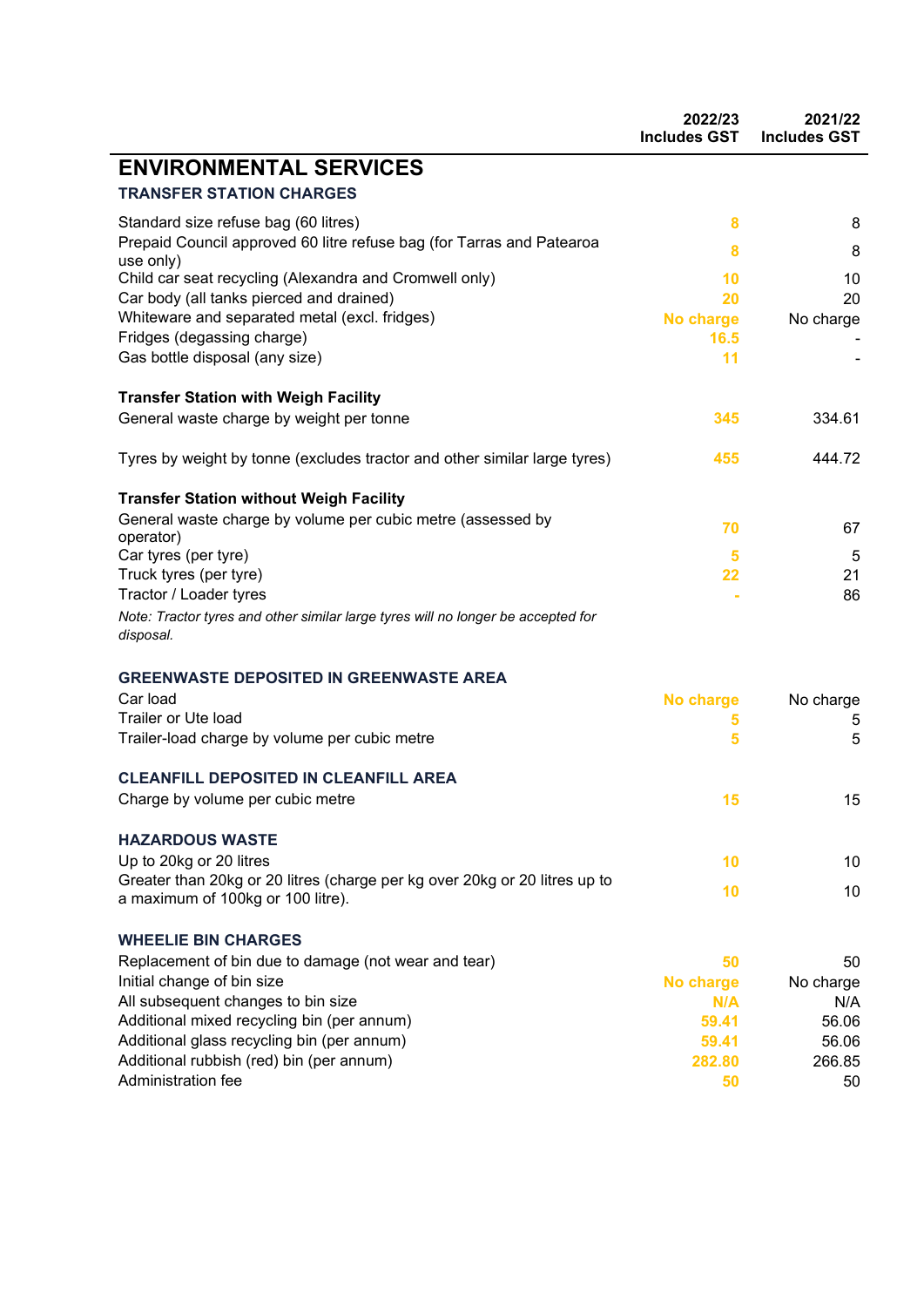|                                                                                                                                                             | 2022/23<br><b>Includes GST</b> | 2021/22<br><b>Includes GST</b> |
|-------------------------------------------------------------------------------------------------------------------------------------------------------------|--------------------------------|--------------------------------|
| <b>ROADING</b>                                                                                                                                              |                                |                                |
| <b>LICENCE TO OCCUPY</b>                                                                                                                                    |                                |                                |
| Single owner                                                                                                                                                | 180                            | 180                            |
| Multiple owner                                                                                                                                              | At cost                        | At cost                        |
| <b>TRAFFIC MANAGEMENT PLAN APPROVAL</b>                                                                                                                     |                                |                                |
| Commercial organisations and events                                                                                                                         | 90                             | 90                             |
| Non-profit community events                                                                                                                                 | No charge                      | No charge                      |
| <b>TEMPORARY ROAD CLOSURE</b>                                                                                                                               |                                |                                |
| Commercial organisations and events                                                                                                                         | 280                            | 280                            |
| Non-profit community events                                                                                                                                 | No charge                      | No charge                      |
|                                                                                                                                                             |                                |                                |
| <b>CORRIDOR ACCESS REQUEST</b>                                                                                                                              |                                |                                |
| (as defined in the National Code of Practice for Utility Operators'<br>Access to Transport corridors)                                                       |                                |                                |
| <b>Minor Works</b>                                                                                                                                          | No charge                      | No charge                      |
| Major Works (trenches exceeding 20m in length)                                                                                                              | 80                             | 80                             |
| Project Works                                                                                                                                               | At cost                        | At cost                        |
| <b>ROAD STOPPING</b>                                                                                                                                        |                                |                                |
| Time and disbursements plus legal and survey costs                                                                                                          | At cost                        | At cost                        |
| Miscellaneous fees                                                                                                                                          | At cost                        | At cost                        |
| (other consents, certificates, authorities, services or inspections not<br>specifically provided for to be charged at the cost of time and<br>disbursement) |                                |                                |
| <b>RAPID NUMBER</b>                                                                                                                                         |                                |                                |
| New                                                                                                                                                         | 70                             | 70                             |
| Replacement                                                                                                                                                 | 50                             | 50                             |
| <b>DUST SUPPRESSION</b>                                                                                                                                     |                                |                                |
| Residential house with 100m of road to Council programmed timetable                                                                                         | No charge                      | No charge                      |
| Residential house with 100m of road outside programme works                                                                                                 | At cost                        | At cost                        |
| Commercial and other applications to Council programmed timetable                                                                                           | At cost                        | At cost                        |
| <b>OTHER</b>                                                                                                                                                |                                |                                |
| Commercial fingerboard signs                                                                                                                                | At cost                        | At cost                        |
| <b>DEVELOPMENT CONTRIBUTIONS</b>                                                                                                                            |                                |                                |
|                                                                                                                                                             |                                |                                |
| <b>Roading</b>                                                                                                                                              |                                |                                |
| Residential<br><b>Business</b>                                                                                                                              | 1719<br>NIL*                   | 1719<br>$NIL^*$                |
| * Fixed business contributions are non-longer applicable. All                                                                                               |                                |                                |
| contributions are calculated on the basis of a Household Unit<br>Equivalent (HUE).                                                                          |                                |                                |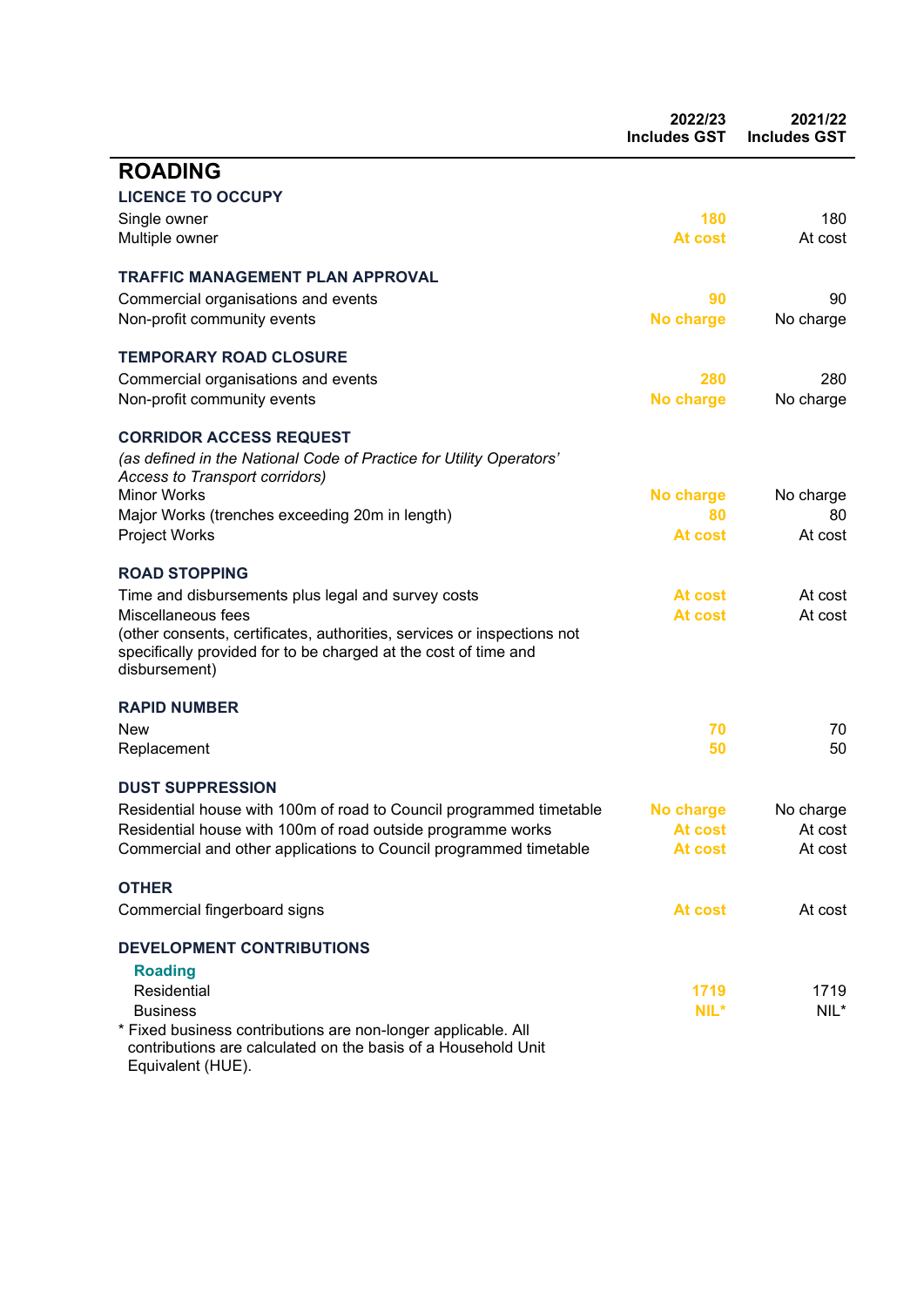|                                                  |                                                                                                                       | 2022/23<br><b>Includes GST</b>   | 2021/22<br><b>Includes GST</b>   |
|--------------------------------------------------|-----------------------------------------------------------------------------------------------------------------------|----------------------------------|----------------------------------|
|                                                  | <b>PLANNING AND REGULATORY</b>                                                                                        |                                  |                                  |
| Estimated value of                               | <b>BUILDING CONTROL CHARGES</b>                                                                                       |                                  |                                  |
| work, includes                                   |                                                                                                                       |                                  |                                  |
| Project Check Fee.<br>The cost of any            | <b>Residential alterations and new</b>                                                                                |                                  |                                  |
| peer review of                                   | Up to and including \$5,000                                                                                           | 450                              | 316                              |
| professional                                     | Over \$5,000 and not exceeding \$10,000                                                                               | 691                              | 691                              |
| documents is at the                              | Over \$10,000 and not exceeding \$20,000                                                                              | 1141                             | 1141                             |
| applicant's cost. All<br><b>Building Control</b> | Over \$20,000 and not exceeding \$40,000                                                                              | 1671                             | 1671                             |
| Fees are based on                                | Over \$40,000 and not exceeding \$80,000                                                                              | 1971                             | 1971                             |
| the average time                                 | Over \$80,000 and not exceeding \$200,000                                                                             | 2651                             | 2651                             |
| taken to complete                                | Over \$200,000 and not exceeding \$350,000                                                                            | 3556                             | 3556                             |
| administration,                                  | Over \$350,000 and not exceeding \$500,000                                                                            | 3712                             | 3712                             |
| processing and                                   | Over \$500,000 and not exceeding \$750,000                                                                            | 4017                             | 4017                             |
| inspections based<br>on the value of the         | Over \$750,000 and not exceeding \$1,000,000                                                                          | 4467                             | 4467                             |
| building consent or                              | Exceeding \$1 million (minimum deposit plus                                                                           | 4852                             | 4852                             |
| other building work.                             | additional time if necessary)                                                                                         |                                  |                                  |
| Work in excess of                                | Rural farm shed with engineers PS1,                                                                                   | 953                              | 953                              |
| this time may be                                 | conservatories, new swimming pools, other                                                                             |                                  |                                  |
| charged for at time<br>and disbursements.        | consents with <3 inspections (no amenities)                                                                           |                                  |                                  |
| Any other charge                                 |                                                                                                                       |                                  |                                  |
| for information,                                 | <b>Commercial alterations and new</b>                                                                                 |                                  |                                  |
| certification or                                 | Up to \$10,000                                                                                                        | 841                              | 841                              |
| inspection, or                                   | \$10,000 - \$20,000                                                                                                   | 1441                             | 1441                             |
| recording of safe<br>and sanitary                | \$20,000 - \$40,000                                                                                                   | 1971                             | 1971                             |
| certificates not                                 |                                                                                                                       | 2121                             | 2121                             |
| specifically provided                            | \$40,000 - \$80,000                                                                                                   |                                  |                                  |
| for to be charged at                             | \$80,000 - \$200,000                                                                                                  | 3251                             | 3251                             |
| time and                                         | \$200,000 - \$350,000                                                                                                 | 3406                             | 3406                             |
| disbursements<br>(\$140 minimum).                | \$350,000 - \$500,000                                                                                                 | 3636                             | 3636                             |
|                                                  | \$500,000 - \$750,000                                                                                                 | 4167                             | 4167                             |
|                                                  | Exceeding \$750,000 (minimum deposit plus<br>additional time if necessary)                                            | 4242                             | 4242                             |
|                                                  | BRANZ Levy - (exempt from GST) (projects under                                                                        | \$1 for every                    | \$1 for every                    |
|                                                  | \$20,000 are exempt)                                                                                                  | \$1000.00 or                     | \$1000.00 or                     |
|                                                  |                                                                                                                       | part thereof                     | part thereof                     |
|                                                  | MBIE Levy - (projects under \$20,444 are exempt)                                                                      | \$1.75 for every                 | \$1.75 for every                 |
|                                                  |                                                                                                                       | \$1000.00                        | \$1000.00                        |
|                                                  | <b>OTHER BUILDING CONSENT CHARGES</b>                                                                                 |                                  |                                  |
|                                                  | Multi-proof building consents actual cost of work to<br>be recovered (value of work less processing<br>apportionment) | <b>As required</b>               | As required                      |
|                                                  | Amendments to Building Consents actual cost of<br>work to be recovered at time and disbursements                      | $$150$ deposit +<br>\$150 / hour | $$150$ deposit +<br>\$150 / hour |
|                                                  | Erection of marquee                                                                                                   | 316                              | 316                              |
|                                                  | Heating / fire appliances - free standing                                                                             | 241                              | 241                              |
|                                                  | Heating / fire appliances - inbuilt and second-hand                                                                   | 391                              | 391                              |
|                                                  | Wetback fire / diesel boilers                                                                                         | 391                              | 391                              |
|                                                  | Wind machines (horticultural)                                                                                         | N/A                              | N/A                              |
|                                                  | Inspection cancellation (same day) no fee if                                                                          | 150                              |                                  |
|                                                  | cancelled the previous day                                                                                            |                                  |                                  |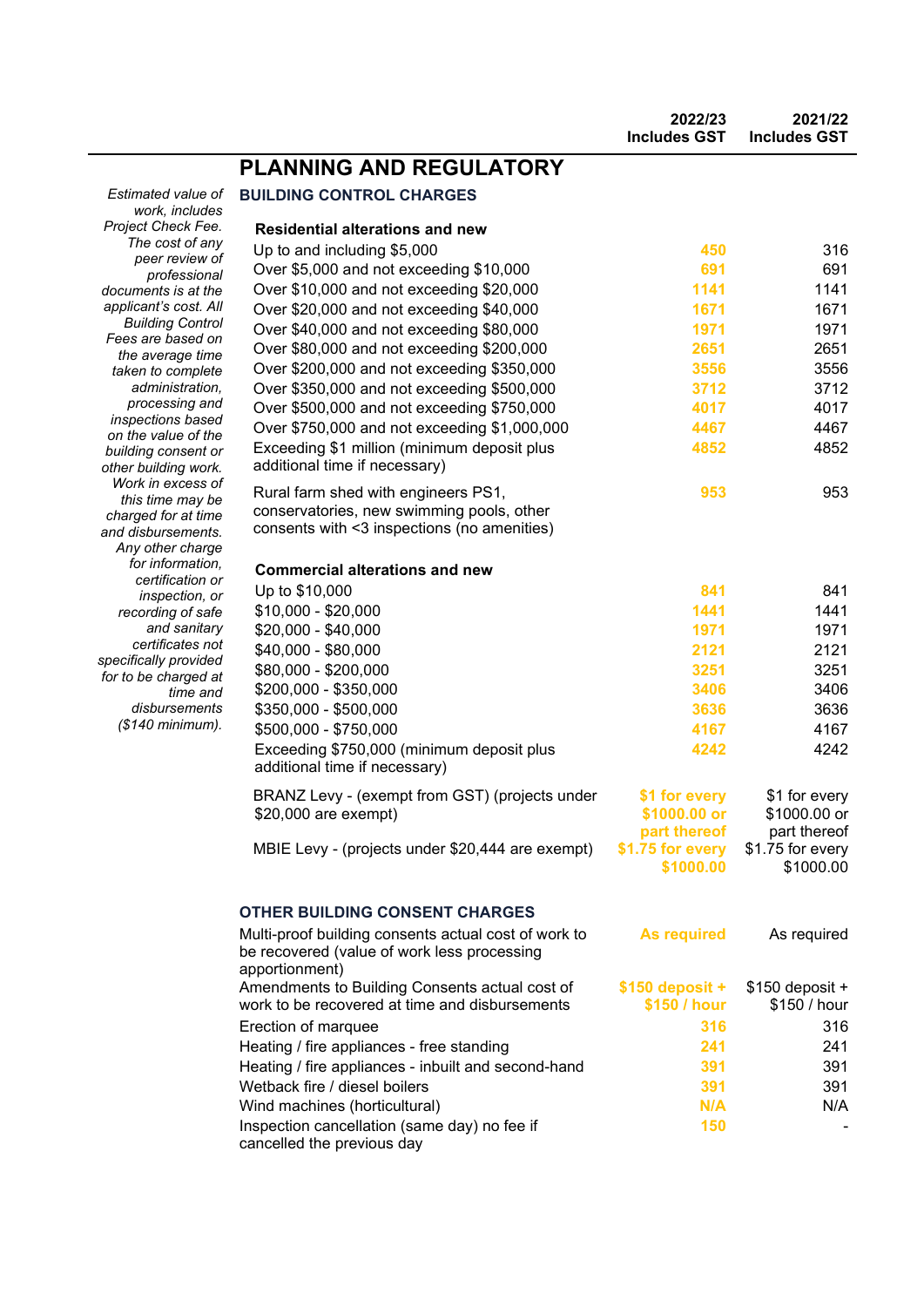|                                                                                                                 | 2022/23<br><b>Includes GST</b>                            | 2021/22<br><b>Includes GST</b> |
|-----------------------------------------------------------------------------------------------------------------|-----------------------------------------------------------|--------------------------------|
| <b>Other building charges</b>                                                                                   |                                                           |                                |
| <b>Certificate of Acceptance</b>                                                                                |                                                           |                                |
| Minor work up to \$5,000                                                                                        | 1103                                                      | 1103                           |
| Residential \$5,000 to \$20,000                                                                                 | 1478                                                      | 1478                           |
| Residential \$20,000+                                                                                           | 2453                                                      | 2453                           |
| Commercial - \$615 deposit plus hourly rate                                                                     | $$675.00 +$                                               | $$675.00 +$                    |
|                                                                                                                 | hourly rate                                               | hourly rate                    |
| Change of Use (initial fee)                                                                                     | 252                                                       | 252                            |
| Relocation report within the district                                                                           | \$150 (report)<br>plus \$150 per<br>hour of<br>inspection | \$150 / hour                   |
| New compliance schedule                                                                                         | \$150 / hour                                              | \$150 / hour                   |
| Amended compliance schedule                                                                                     | 110                                                       | 110                            |
| Warrant of Fitness monitoring features and renewal                                                              | \$150 / hour                                              | \$150 / hour                   |
| Certificate for Public Use                                                                                      | 504                                                       | 504                            |
| Notice to Fix                                                                                                   | 225                                                       | 225                            |
| Fire Service assessment of building consents (plus<br>costs)                                                    | 150                                                       | 150                            |
| Demolition                                                                                                      | 300                                                       | 300                            |
| Inspection of unsatisfactory work (per visit or<br>inspections not already provided for)                        | 150                                                       | 150                            |
| Swimming pool exemption (referred to Council)                                                                   | N/A                                                       | N/A                            |
| Swimming pool inspection barriers and compliance<br>(each inspection)                                           | \$150 / hour                                              | \$150 / hour                   |
| Swimming pool registration                                                                                      | 55                                                        | 55                             |
| Water test fee (fee plus actual test cost)                                                                      | 120                                                       | 120                            |
| Assessment of building consent exemption<br>application (deposit) + \$150.00 / hour processing or<br>inspection | \$150 / hour                                              | \$150 / hour                   |
| Title search                                                                                                    | 27                                                        | 27                             |
| Minor variations (to building consents)<br><b>Building Consent Report (annual fee)</b>                          | \$150 / hour<br>-69                                       | \$150 / hour<br>69             |
| <b>Project Information Memorandum - Residential</b>                                                             | 412                                                       | 412                            |
| <b>Project information memorandum -</b><br><b>Commercial</b>                                                    | 525                                                       | 525                            |
| <b>Time and disbursements</b>                                                                                   |                                                           |                                |
| Hourly rates for processing all applications                                                                    | 150                                                       | 150                            |
| Mileage (dollar(s) per km)                                                                                      | 1                                                         | 1                              |
| Hourly rates for processing all applications                                                                    | 105                                                       | 105                            |
| <b>ENVIRONMENTAL HEALTH</b>                                                                                     |                                                           |                                |
| <b>Annual inspection</b>                                                                                        |                                                           |                                |
| Camping grounds                                                                                                 | 336                                                       | 336                            |
| Hairdresser shops                                                                                               | 225                                                       | 168                            |
| Offensive trades                                                                                                | 225                                                       | 168                            |
| <b>Funeral directors</b>                                                                                        | 225                                                       | 168                            |
| Follow up inspection fee (hourly rate)                                                                          | 150                                                       | 168                            |
| Change of ownership                                                                                             | 150                                                       | 168                            |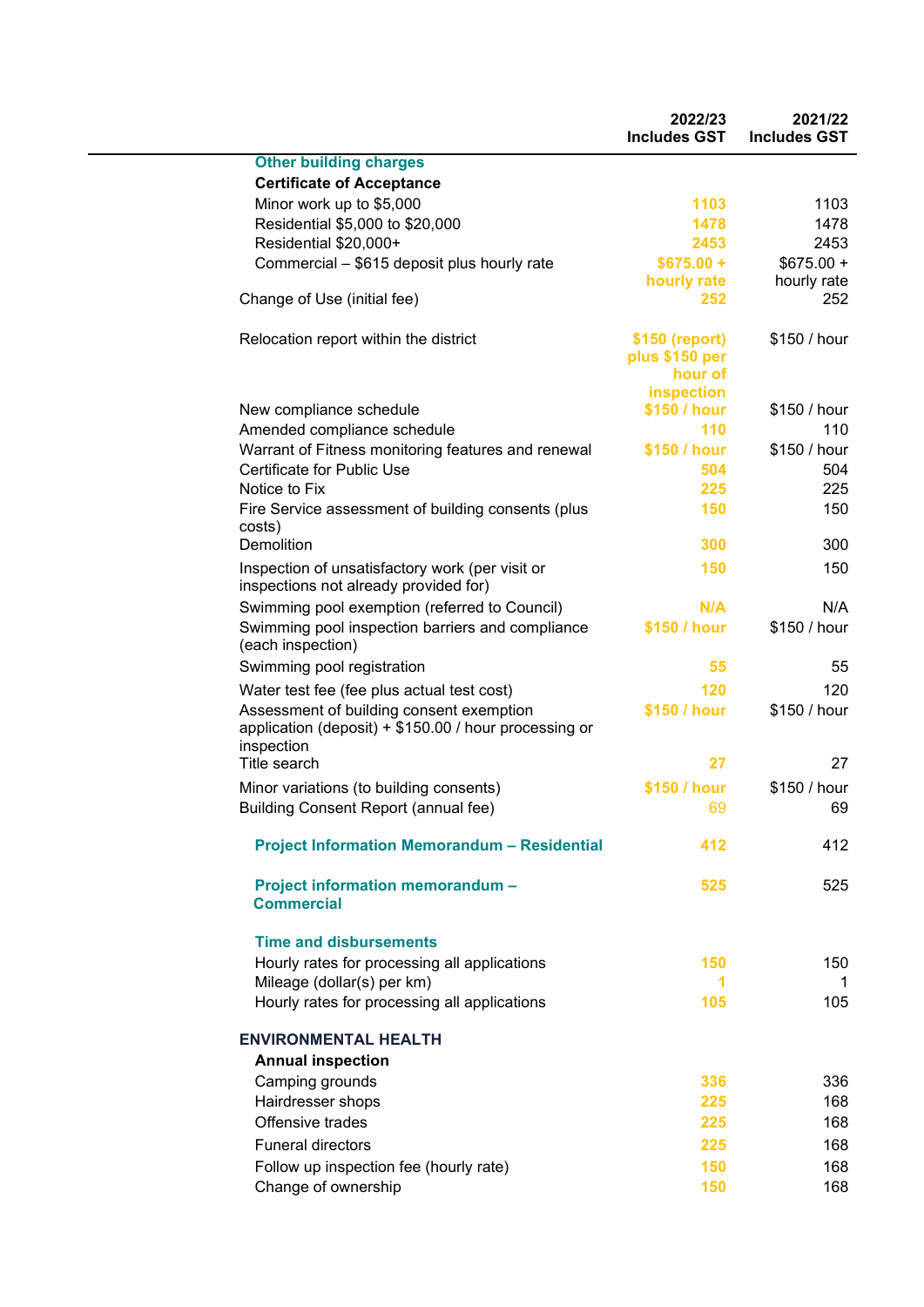|                                          |                                                                        | 2022/23<br><b>Includes GST</b>     | 2021/22<br><b>Includes GST</b>     |
|------------------------------------------|------------------------------------------------------------------------|------------------------------------|------------------------------------|
|                                          | <b>ANNUAL REGISTRATION</b>                                             |                                    |                                    |
|                                          | Camping grounds                                                        | 168                                | 168                                |
|                                          | Hairdresser shops                                                      | 168                                | 168                                |
|                                          | Offensive trades                                                       | 168                                | 168                                |
|                                          | <b>Funeral directors</b>                                               | 168                                | 168                                |
|                                          | Miscellaneous Bylaw and general licence fees                           | N/A                                | N/A                                |
|                                          | Late payment fee                                                       | N/A                                | N/A                                |
|                                          | <b>FOOD CONTROL PLANS / NATIONAL</b><br><b>PROGRAMMES</b>              |                                    |                                    |
|                                          | Initial registration                                                   | 403                                | 403                                |
|                                          | Annual registration                                                    | 201                                | 201                                |
|                                          | <b>Audit fee</b>                                                       |                                    |                                    |
|                                          | Food control plan (single-site)                                        | 504                                | 504                                |
|                                          | Food control plan (multi-site)                                         | 804                                | 804                                |
|                                          | National Programme 1                                                   | 336                                | 336                                |
|                                          | National Programme 2                                                   | 420                                | 420                                |
|                                          | National Programme 3                                                   | 504                                | 504                                |
|                                          | Subsequent verifications and enforcement (hourly<br>rate)              | 168                                | 168                                |
|                                          | Site rental fee                                                        | N/A                                | N/A                                |
|                                          | <b>BYLAW AND POLICY</b>                                                |                                    |                                    |
|                                          | <b>Trading in Public Place General Bylaw</b><br><b>Application fee</b> |                                    |                                    |
|                                          | Fee per annum                                                          | 420                                | 420                                |
|                                          | Class 4 Gambling and Board Venue application fee<br>(deposit)          | 336                                | 336                                |
|                                          | Hourly rates for processing all applications                           | 168                                | 168                                |
|                                          | Additional sandwich board                                              | N/A                                | N/A                                |
|                                          | <b>ALCOHOL LICENSING</b>                                               |                                    |                                    |
|                                          | <b>Local Authority Compliance Certificate</b>                          |                                    |                                    |
|                                          | <b>Building</b>                                                        | 150                                | 150                                |
|                                          | Planning                                                               | 150                                | 150                                |
|                                          | Public notification fee                                                | 125                                | 125                                |
| Any dog classified                       | <b>ANIMAL CONTROL</b>                                                  |                                    |                                    |
| as dangerous under                       | <b>Dog Registration Fees</b>                                           |                                    |                                    |
| the Dog Control Act<br>shall pay 150% of | Non-working dogs                                                       | 55                                 | 55                                 |
| the registration fee                     | Working dogs                                                           | 12                                 | 12                                 |
| prescribed in this.                      | Late penalty fee (percentage of base fee)                              | 150% of annual<br>registration fee | 150% of annual<br>registration fee |
|                                          | <b>Dog Impounding Charges</b>                                          |                                    |                                    |
|                                          | First impounding (for each 12 months)                                  | 100                                | 100                                |
|                                          | Second impounding (for each 12 months)                                 | 150                                | 150                                |
|                                          | Third and subsequent impounding (for each 12                           | 200                                | 200                                |
|                                          | months)                                                                |                                    |                                    |
|                                          | Sustenance                                                             | 22                                 | 22                                 |
|                                          | Destruction of dog                                                     | At cost                            | At cost                            |
|                                          | Notification                                                           | N/A                                | N/A                                |
|                                          | Microchipping                                                          | 32                                 | 32                                 |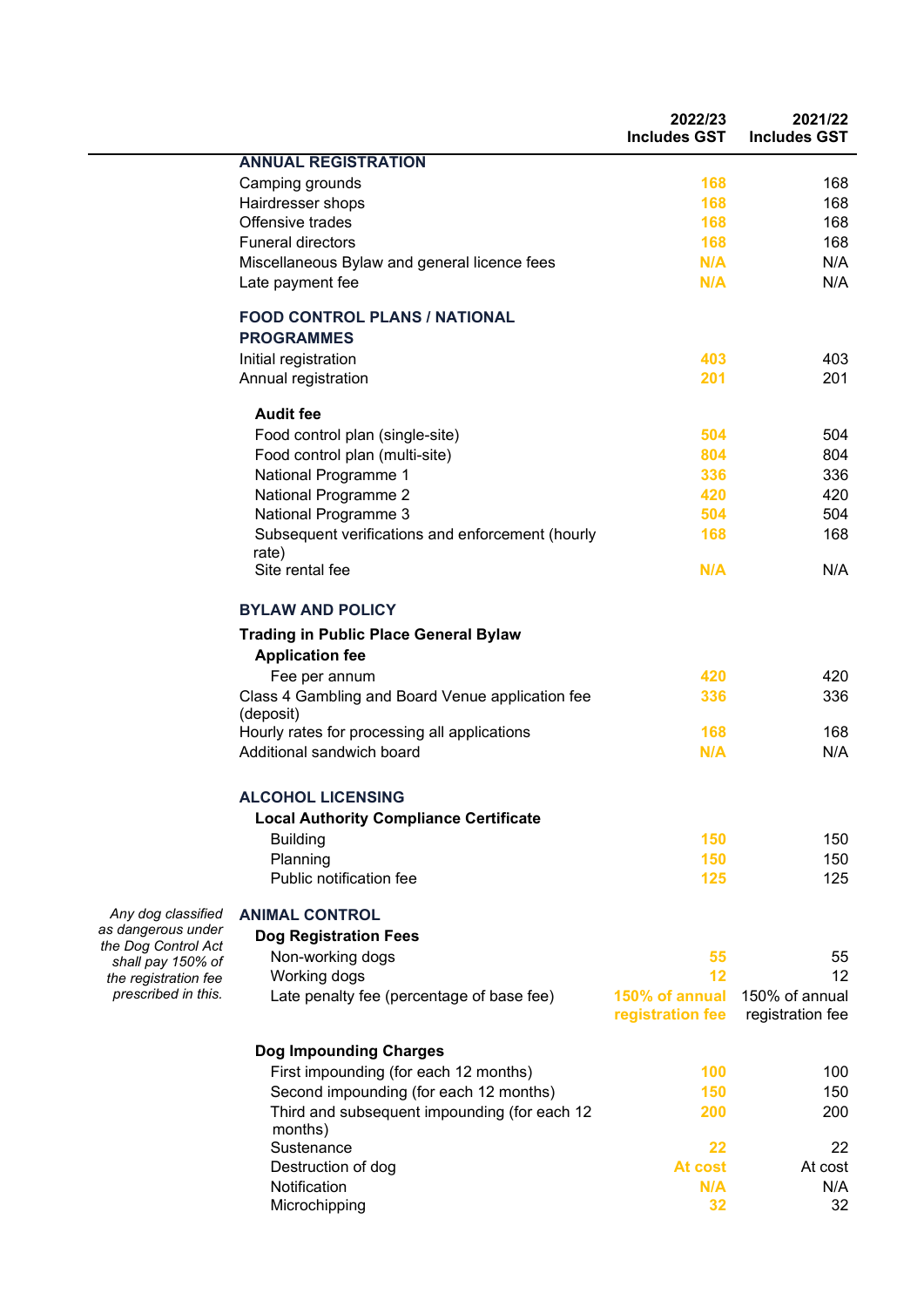|                                            |                                                                                              | 2022/23<br><b>Includes GST</b> | 2021/22<br><b>Includes GST</b> |
|--------------------------------------------|----------------------------------------------------------------------------------------------|--------------------------------|--------------------------------|
|                                            | Licence to keep more than 3 dogs                                                             |                                |                                |
|                                            | Application                                                                                  | 75                             | 75                             |
|                                            | Inspection fee                                                                               | \$150 / hour                   | \$150 / hour                   |
|                                            | Annual permit fee                                                                            | 150                            | 150                            |
|                                            | <b>REFUNDS</b>                                                                               |                                |                                |
|                                            | Refund administration fee                                                                    | <b>Refer to</b>                | Refer to                       |
|                                            |                                                                                              | <b>Governance</b>              | Governance                     |
|                                            |                                                                                              | and Corporate                  | and Corporate                  |
|                                            |                                                                                              | <b>Services</b><br>section     | Services<br>section            |
|                                            | <b>NOISE CONTROL</b>                                                                         |                                |                                |
|                                            | <b>Return of Seized Equipment</b>                                                            |                                |                                |
|                                            | Administration charge                                                                        | 84                             | 84                             |
|                                            | Storage fee                                                                                  | 5 (per day)                    | 5 (per day)                    |
|                                            | Non-compliance with Excessive Noise Direction                                                | 500                            |                                |
|                                            | Non-compliance with Abatement Notice regarding                                               | 750                            |                                |
|                                            | unreasonable noise                                                                           |                                |                                |
|                                            | Contractor charge (add to administration charge)                                             |                                |                                |
|                                            | Alexandra / Clyde                                                                            | 60                             | 60                             |
|                                            | Cromwell                                                                                     | 70                             | 70                             |
|                                            | Ranfurly                                                                                     | 100                            | 100                            |
|                                            | Roxburgh / Naseby                                                                            | 80                             | 80                             |
|                                            | <b>ENFORCEMENT</b>                                                                           |                                |                                |
|                                            | Monitoring and enforcement - hourly rate                                                     | 150                            | 150                            |
| All applications for                       | <b>PLANNING (all deposits non-refundable)</b>                                                |                                |                                |
| resource and<br>subdivision consent        | <b>Subdivision Charges</b>                                                                   |                                |                                |
| and changes to the                         | <b>Land Subdivision Consent</b>                                                              |                                |                                |
| District Plan will be<br>charged on a time | Consent application deposit (notified to formal                                              | 2000                           | 2000                           |
| charge, plus                               | hearing)<br>Consent application deposit (non-notified to formal                              | 1500                           | 1500                           |
| disbursements                              | hearing)                                                                                     |                                |                                |
| basis although a<br>minimum payment        | Consent application deposit (under delegated                                                 | 900                            | 900                            |
| is required as set                         | authority)                                                                                   |                                |                                |
| out below.                                 | Minor boundary adjustment                                                                    | 430                            | 430                            |
| Applications will not<br>be processed      | Plan Certification - 223                                                                     | 150<br>260                     | 150<br>260                     |
| unless                                     | Plan Certification - 224(c) (deposit)<br>Minor amendment to cross lease / unit title plan    | 510                            | 510                            |
| accompanied by the<br>appropriate          | (deposit)                                                                                    |                                |                                |
| application or                             | <b>Other Charges</b>                                                                         |                                |                                |
| deposit fee. In<br>accordance will         | <b>Completion certificates</b>                                                               | 80                             | 80                             |
| Section 36 of the                          | Overseas Investment Regulations Certificates                                                 | 150                            | 150                            |
| Resource                                   | (deposit)                                                                                    |                                |                                |
| <b>Management Act</b><br>where a charge is | Compliance certificates / Certificate of Compliance                                          | 550                            | 550                            |
| payable, the                               | (S139) (deposit)                                                                             |                                |                                |
| Council will not                           | Certified copy of Council resolution                                                         | 80                             | 80                             |
| perform the action<br>to which the charge  | Registered bond                                                                              | At cost                        | At cost                        |
| relates until the                          | Release from registered bond                                                                 | At cost                        | At cost                        |
| charge has been                            | Right of way consents (deposit) (Section 348 LGA)<br>Certificate of approval of survey plans | 225<br>150                     | 225<br>150                     |
| paid in full. Note:                        | (s.226(1)(e)(ii))                                                                            |                                |                                |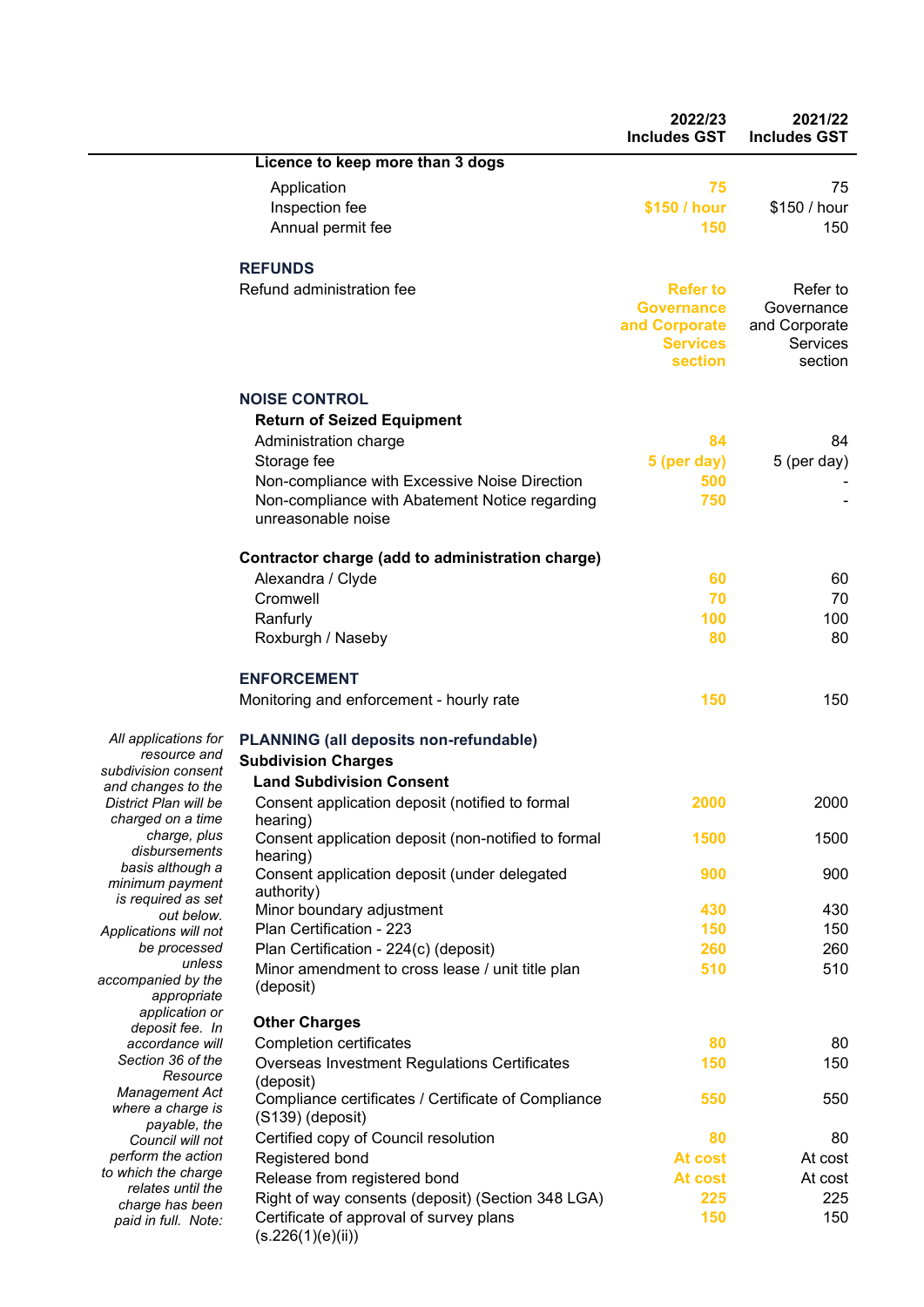|                                                                                                                                       |                                                                                                                                                                                                                                                         | 2022/23<br><b>Includes GST</b> | 2021/22<br><b>Includes GST</b> |
|---------------------------------------------------------------------------------------------------------------------------------------|---------------------------------------------------------------------------------------------------------------------------------------------------------------------------------------------------------------------------------------------------------|--------------------------------|--------------------------------|
| This applies to all<br>fees and charges in                                                                                            | Change or cancellation of amalgamation condition<br>(deposit) (Section 241)                                                                                                                                                                             | 160                            | 160                            |
| relation to Resource<br>Management                                                                                                    | Cancellation of easement (Section 243)                                                                                                                                                                                                                  | 160                            | 160                            |
| functions.<br>Applications which<br>are incomplete or                                                                                 | Cancellation or amendment of consent notice<br>(Section 221)                                                                                                                                                                                            | 180                            | 180                            |
| require the<br>applicant to<br>undergo remedial                                                                                       | <b>Land Use Consent</b><br>Consent application deposit (notified to formal                                                                                                                                                                              | 2000                           | 2000                           |
| works will incur<br>further costs on a                                                                                                | hearing)<br>Consent application deposit (non-notified to formal<br>hearing)                                                                                                                                                                             | 1500                           | 1500                           |
| time and<br>disbursement basis.                                                                                                       | Consent application deposit (under delegated<br>authority)                                                                                                                                                                                              | 600                            | 600                            |
|                                                                                                                                       | Non-compliance with bulk and location<br>requirements - deposit (under delegated authority)                                                                                                                                                             | N/A                            | N/A                            |
|                                                                                                                                       | Minor breach of standards (deposit)                                                                                                                                                                                                                     | 350                            | 350                            |
|                                                                                                                                       | Application for extension of lapse date (deposit<br>(section 125)                                                                                                                                                                                       | 300                            | 300                            |
|                                                                                                                                       | Minor Change or Cancellation of Consent<br>Condition (delegated section 127) (deposit)                                                                                                                                                                  | 400                            | 400                            |
|                                                                                                                                       | Complex Change or Cancellation of Consent<br>Condition (delegated section 127) (deposit)                                                                                                                                                                | 600                            | 600                            |
|                                                                                                                                       | Change or Cancellation of Consent Condition to<br>Formal Hearing (section 127) (deposit)                                                                                                                                                                | 1000                           | 1000                           |
|                                                                                                                                       | Monitoring Consent Holders (per hour + mileage)                                                                                                                                                                                                         | $$150 / hour +$<br>mileage     | \$150 / hour +<br>mileage      |
|                                                                                                                                       | Hearing of Objection to Resource Consent<br>(deposit)                                                                                                                                                                                                   | 800                            | 800                            |
|                                                                                                                                       | Resource consent exemption (section 87BB)<br>(fixed fee)                                                                                                                                                                                                | 225                            | 225                            |
|                                                                                                                                       | Boundary activity (section 87BA) (fixed fee)                                                                                                                                                                                                            | 300                            | 300                            |
|                                                                                                                                       | <b>Application for Heritage Orders and</b><br><b>Designations (deposit)</b>                                                                                                                                                                             |                                |                                |
|                                                                                                                                       | Outline plan approval (deposit)                                                                                                                                                                                                                         | 390                            | 390                            |
|                                                                                                                                       | Minor, no research (plus public notification)                                                                                                                                                                                                           | 1000                           | 1000                           |
|                                                                                                                                       | Moderate, standard research requirements (plus<br>public notification)                                                                                                                                                                                  | 5000                           | 5000                           |
|                                                                                                                                       | Major, affects large area of district (plus public<br>notification)                                                                                                                                                                                     | 10500                          | 10500                          |
| Because such<br>procedures are                                                                                                        | <b>APPLICATION FOR DISTRICT PLAN CHANGE</b><br>(DEPOSIT)                                                                                                                                                                                                |                                |                                |
| lengthy and<br>involved, it is<br>appropriate that<br>provision be made<br>for ongoing fee<br>charging, for the<br>processing, report | Minor effect - not requiring research (plus public<br>notification and disbursements and all costs<br>associated with conducting a hearing, including<br>Councillors' fees. Applicant to provide all<br>documentation to Council's satisfaction).       | 2500                           | 2500                           |
| preparation, briefing<br>of Chairperson,<br>attendance of<br>planning consultant<br>and / or staff at<br>hearing or in                | Moderate effect – requiring limited research (plus<br>public notification and disbursements and all costs<br>associated with conducting a hearing, including<br>Councillors fees. Applicant to provide all<br>documentation to Council's satisfaction). | 7500                           | 7500                           |

*preparation of*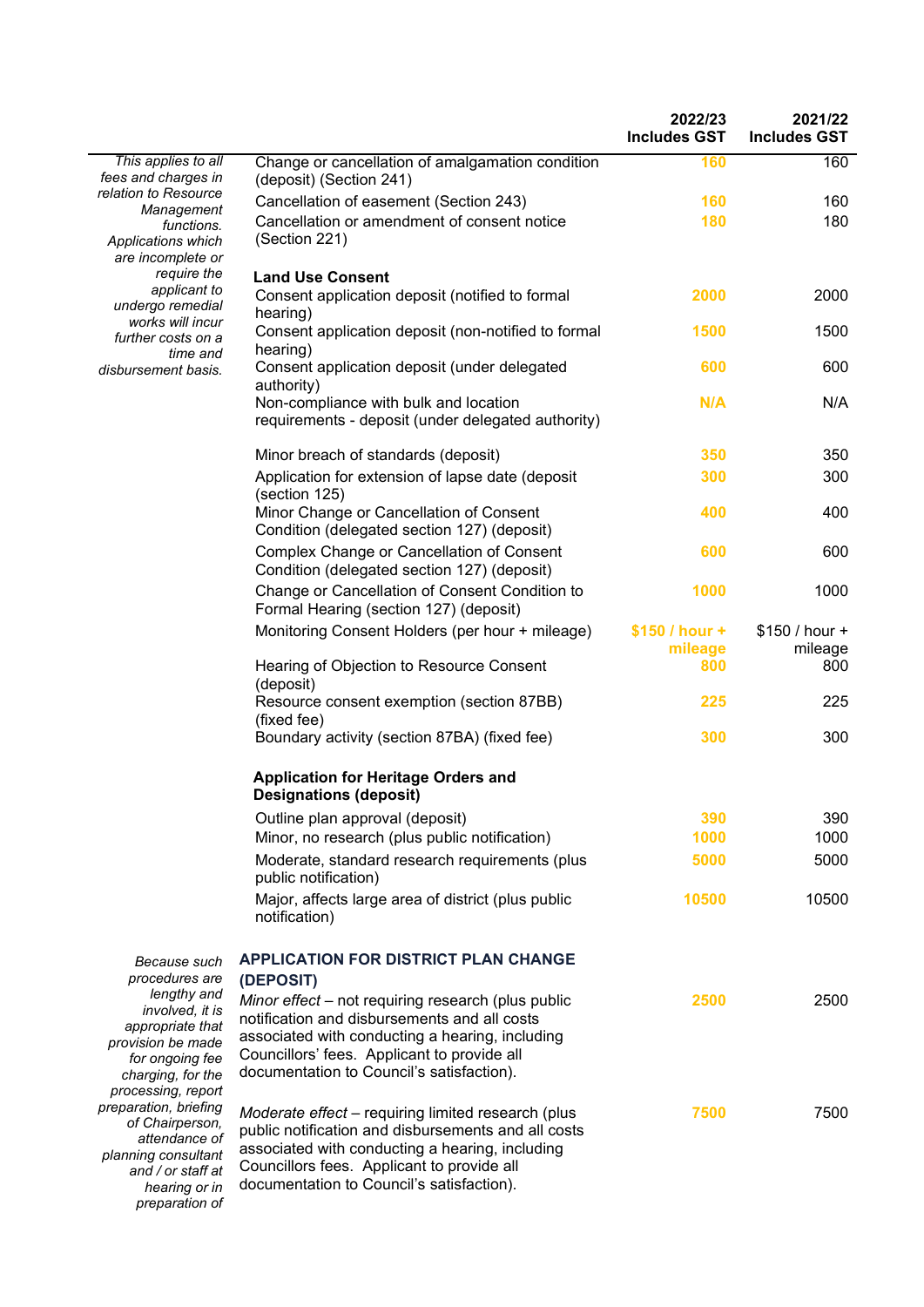|                                                                                                                                                                             |                                                                                                                                                                                                                                                                                                  | 2022/23<br><b>Includes GST</b> | 2021/22<br><b>Includes GST</b> |
|-----------------------------------------------------------------------------------------------------------------------------------------------------------------------------|--------------------------------------------------------------------------------------------------------------------------------------------------------------------------------------------------------------------------------------------------------------------------------------------------|--------------------------------|--------------------------------|
| application to the<br><b>Chief Executive</b><br>Officer in the event<br>of an application<br>under delegated<br>authority and for the<br>preparation and<br>drafting of the | Major effect - affects significant part of District Plan /<br>major land use effects (plus public notification and<br>disbursements and all costs associated with<br>conducting a hearing, including Councillors' fees.<br>Applicant to provide all documentation to Council's<br>satisfaction). | 15000                          | 15000                          |
| decision and                                                                                                                                                                | <b>Information Charges</b>                                                                                                                                                                                                                                                                       |                                |                                |
| release to all                                                                                                                                                              | Resource Management Act information                                                                                                                                                                                                                                                              | At cost                        | At cost                        |
| parties. DBH and<br><b>BRANZ levies apply</b><br>to work over                                                                                                               | All other information requested in writing (time<br>charge + disbursements basis min)                                                                                                                                                                                                            | 80                             | 80                             |
| \$20,000.                                                                                                                                                                   | NES record search                                                                                                                                                                                                                                                                                | 150                            | 150                            |
|                                                                                                                                                                             | <b>LAND INFORMATION MEMORANDUM (LIM)</b><br><b>Residential Search</b>                                                                                                                                                                                                                            |                                |                                |
|                                                                                                                                                                             | Provided in 10 working days (electronic)                                                                                                                                                                                                                                                         | 185                            | 185                            |
|                                                                                                                                                                             |                                                                                                                                                                                                                                                                                                  | (non-                          | (non-                          |
|                                                                                                                                                                             | Provided in 5 working days (electronic)                                                                                                                                                                                                                                                          | refundable)<br>263             | refundable)<br>263             |
|                                                                                                                                                                             |                                                                                                                                                                                                                                                                                                  | (non-                          | (non-                          |
|                                                                                                                                                                             | Provided in 10 working days (paper)                                                                                                                                                                                                                                                              | refundable)<br>315             | refundable)<br>315             |
|                                                                                                                                                                             | Provided in 5 working days (paper)                                                                                                                                                                                                                                                               | (non-<br>refundable)<br>420    | (non-<br>refundable)<br>420    |
|                                                                                                                                                                             |                                                                                                                                                                                                                                                                                                  | (non-<br>refundable)           | (non-<br>refundable)           |
|                                                                                                                                                                             | <b>Commercial Search</b>                                                                                                                                                                                                                                                                         |                                |                                |
|                                                                                                                                                                             | Provided in 10 working days (electronic)                                                                                                                                                                                                                                                         | 263                            | 263                            |
|                                                                                                                                                                             | Provided in 5 working days (electronic)                                                                                                                                                                                                                                                          | (non-<br>refundable)<br>368    | (non-<br>refundable)<br>368    |
|                                                                                                                                                                             |                                                                                                                                                                                                                                                                                                  | (non-                          | (non-                          |
|                                                                                                                                                                             | Provided in 10 working days (paper)                                                                                                                                                                                                                                                              | refundable)<br>368             | refundable)<br>368             |
|                                                                                                                                                                             |                                                                                                                                                                                                                                                                                                  | (non-<br>refundable)           | (non-<br>refundable)           |
|                                                                                                                                                                             | Provided in 5 working days (paper)                                                                                                                                                                                                                                                               | 420                            | 420                            |
|                                                                                                                                                                             |                                                                                                                                                                                                                                                                                                  | $(non-$                        | (non-                          |
|                                                                                                                                                                             |                                                                                                                                                                                                                                                                                                  | refundable)                    | refundable)                    |
|                                                                                                                                                                             | Other charges (engineering, technical consultancy<br>and valuation fees) - to be in addition to all fees<br>where additional information may be required or a<br>report commissioned, or where attendance at a<br>meeting is requested and for administration,                                   | At cost                        | At cost                        |

inspection and / or supervision.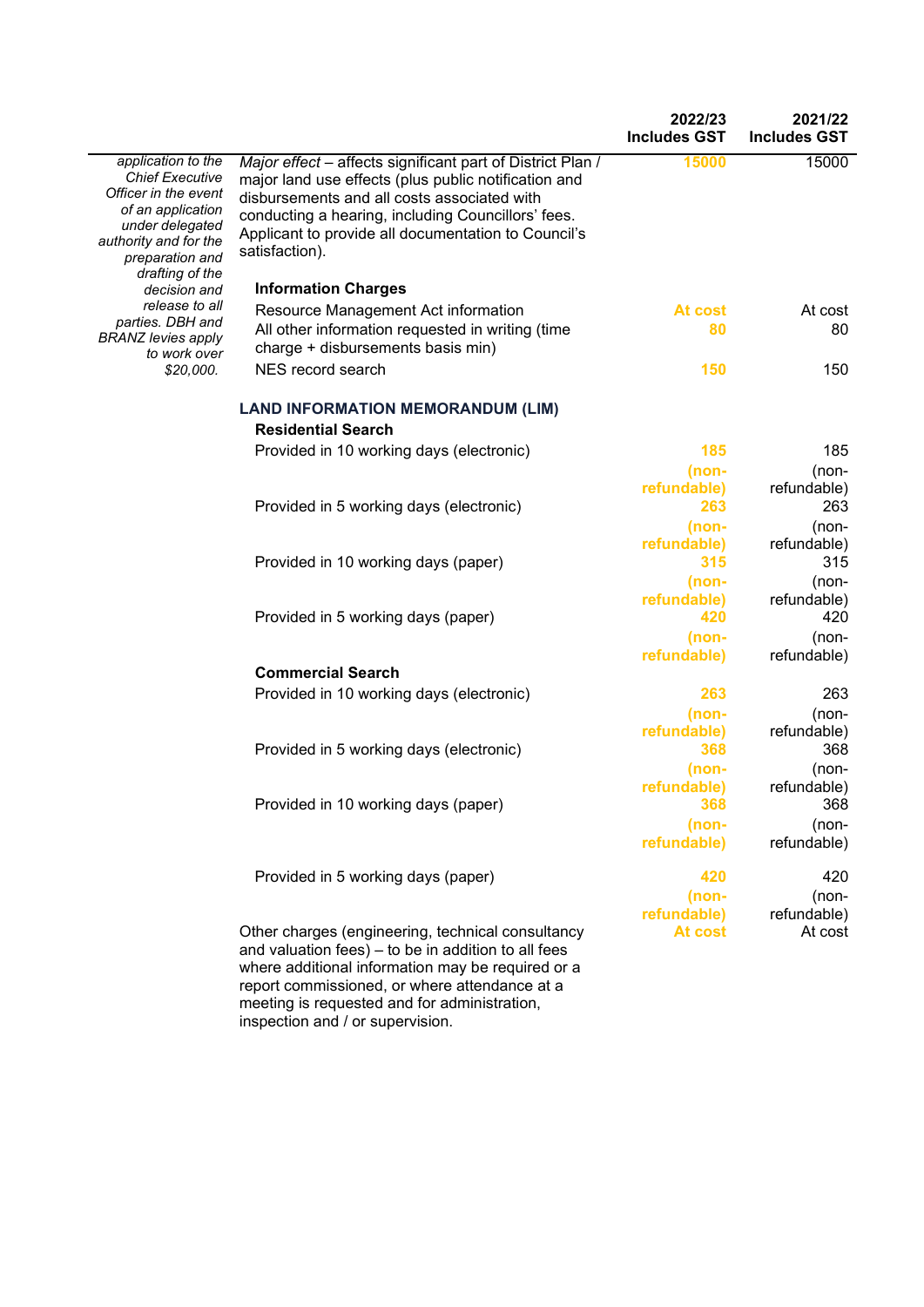|                                         |                                                                                               | 2022/23<br><b>Includes GST</b> | 2021/22<br><b>Includes GST</b> |
|-----------------------------------------|-----------------------------------------------------------------------------------------------|--------------------------------|--------------------------------|
|                                         | <b>POOLS, PARKS AND CEMETERIES</b><br><b>DISTRICT CEMETERIES</b>                              |                                |                                |
|                                         | Plot Charge (Standard) - all cemeteries in the                                                |                                |                                |
|                                         | district                                                                                      |                                |                                |
|                                         | Standard plot fees - including memorial structures<br>plot, Cromwell Cemetery                 | 900                            | 900                            |
|                                         | Memorial Structures Plot - Cromwell Cemetery                                                  | N/A                            | N/A                            |
|                                         | Ashes plot                                                                                    | 400                            | 400                            |
|                                         | Memorial wall (plinth which allows for 32 plaques)<br>- Alexandra Cemetery                    | 100                            | 100                            |
|                                         | Memorial wall (which allows for 88 plaques<br>double-sided) - Cromwell Cemetery               | 100                            | 100                            |
|                                         | RSA Plot - Cromwell Cemetery                                                                  | No charge                      | No charge                      |
|                                         | Stillborn babies                                                                              | No charge                      | No charge                      |
|                                         | <b>Burial Fees District</b>                                                                   |                                |                                |
|                                         | Monday to Friday and Saturday mornings only<br>and excluding Saturday afternoon's. No burials |                                |                                |
|                                         | Sundays, statutory public holidays.                                                           |                                |                                |
|                                         | Standard re-opening and burial - Double Depth<br>Standard                                     | 950                            | 950                            |
|                                         | Casket larger than standard (213cm x 76.2cm x<br>50.8cm) – additional to above fee            | 120                            | 120                            |
|                                         | <b>Burial of ashes</b>                                                                        | 400                            | 400                            |
|                                         | Out of District Fee (6 months or more)                                                        | 95                             | 95                             |
|                                         | Burial of infants (up to 10 years / re-opening)                                               | 300                            | 300                            |
|                                         | Disinterment costs / re-interment                                                             | <b>At Cost</b>                 | At Cost                        |
|                                         | Breaking concrete                                                                             | <b>At Cost</b>                 | At Cost                        |
|                                         | Memorial Permit processing fee                                                                | 10                             | 10                             |
|                                         | <b>NASEBY CEMETERY</b>                                                                        |                                |                                |
|                                         | <b>Plot Fees</b>                                                                              |                                |                                |
|                                         | Standard plot fees                                                                            | 300                            | 300                            |
|                                         | Ashes plot                                                                                    | 156                            | 156                            |
|                                         | <b>Burial fees invoiced directly by Sexton</b>                                                | N/A                            | N/A                            |
|                                         | <b>RANFURLY CEMETERY</b>                                                                      |                                |                                |
|                                         | <b>Plot Fees</b>                                                                              |                                |                                |
|                                         | Standard plot fees                                                                            | 300                            | 300                            |
|                                         | Ashes plot                                                                                    | 156                            | 156                            |
|                                         | Burial fees invoiced directly by Sexton                                                       |                                |                                |
| Cricket rates are <b>PARKS</b>          |                                                                                               |                                |                                |
| variable depending<br>on level of pitch | <b>Sports Grounds (Alexandra and Clyde)</b>                                                   |                                |                                |
| preparation;<br>seasonal rates          | First class cricket wicket per ground (per day -<br>wickets $1 & 2$                           | 250                            | 250                            |
| available on                            | Casual (per ground per day)                                                                   | 123                            | 123                            |
| application and by<br>negotiation.      | Cricket wickets (per day - wickets 3 & 4) per<br>wicket                                       | 135                            | 135                            |
|                                         | Changing rooms (per room) including showers                                                   | 15                             | 15                             |
|                                         | Athletics (per day)                                                                           | 135                            | 135                            |
|                                         | Litter collection (per litter bin per day) - Additional                                       | 30                             | 30                             |
|                                         | fee<br>Schools and school aged children exempt from<br>charges                                | No charge                      | No charge                      |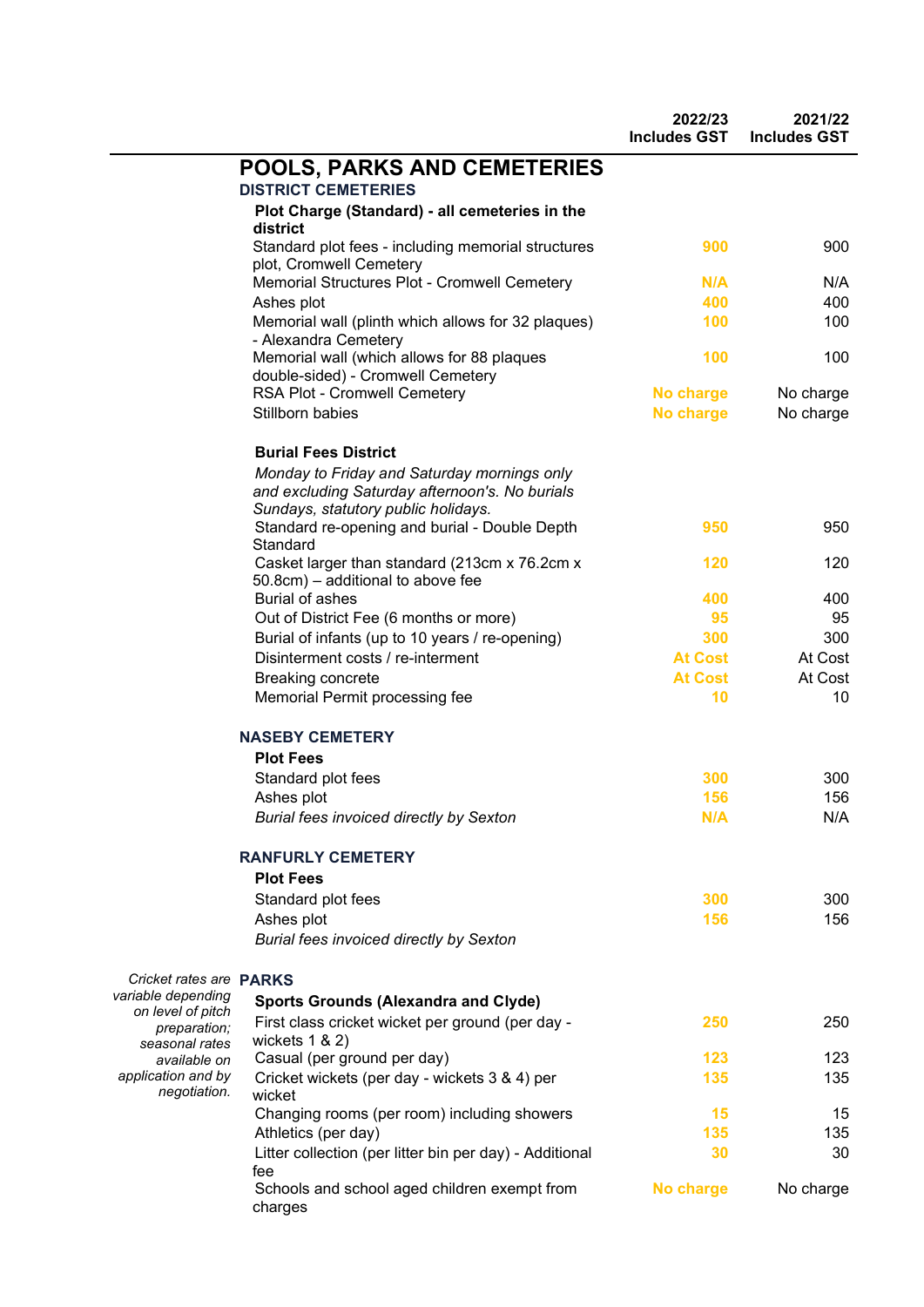|                                                                                                          | 2022/23<br><b>Includes GST</b> | 2021/22<br><b>Includes GST</b> |
|----------------------------------------------------------------------------------------------------------|--------------------------------|--------------------------------|
| Club Seasonal Rates (Including club training,                                                            |                                |                                |
| regular season fixtures)                                                                                 |                                |                                |
| Rugby - Senior teams only                                                                                | 850                            | 850                            |
| Football - Senior teams only                                                                             | 1500                           | 1500                           |
| Softball - Senior teams only                                                                             | 500                            | 500                            |
| Athletics - Senior teams only                                                                            | 500                            | 500                            |
| Club Cricket only (excludes first class cricket) -<br>Senior teams only                                  | 1600                           | 1600                           |
| Touch Rugby - per season                                                                                 | 500                            | 500                            |
| Use of showers per day                                                                                   | 5                              |                                |
| End of season cleaning fee                                                                               | 200                            |                                |
| Other Parks and Reserves Alexandra and<br>Clyde - including Pioneer Park - per day                       |                                |                                |
| Commercial activity or event including circus,<br>gypsy fair, Blossom Festival                           | 400                            | 400                            |
| <b>Non-Profit Community Groups</b>                                                                       | <b>No charge</b>               | No charge                      |
| Commercial market days                                                                                   | \$55.00                        | \$55.00                        |
|                                                                                                          | including                      | including                      |
|                                                                                                          | power                          | power                          |
| Commercial – car displays, advertising, vendors                                                          | 146                            | 146                            |
| Basic space hire – no preparation / services<br>required                                                 | No charge                      | No charge                      |
| Non Commercial – community group activity<br>includes rubbish and area preparation, e.g.<br>school fairs | <b>No charge</b>               | No charge                      |
| Amusement devices (activity or device)                                                                   | \$11.50                        | \$11.50                        |
|                                                                                                          | application fee                | application fee                |
|                                                                                                          | for one device                 | for one device                 |
|                                                                                                          | and \$2.30 per                 | and \$2.30 per                 |
|                                                                                                          | extra device                   | extra device.                  |
|                                                                                                          | <b>For longer</b><br>periods   | For longer<br>periods          |
|                                                                                                          | \$1.15per week                 | \$1.15per week                 |
|                                                                                                          | per device                     | per device.                    |
|                                                                                                          | <b>Engineering</b>             | Engineering                    |
|                                                                                                          | fee at cost                    | fee at cost                    |
| Council power box (power already connected per<br>hour)                                                  | 5                              | 5                              |
| Electricity boxes (if available) (power and<br>connection)                                               | At cost                        | At cost                        |
| Bond to cover potential damage - refundable<br>upon inspection grounds are in good condition             | 400                            | N/A                            |
| <b>CROMWELL SPORTS PAVILIONS</b>                                                                         |                                |                                |
| <b>Alpha Street Pavilion</b>                                                                             |                                |                                |
| Football Club per annum                                                                                  | 573                            | 573                            |
| Casual day hire                                                                                          | 58                             | 58                             |
| <b>Anderson Park Pavilion</b>                                                                            |                                |                                |
| Club per season                                                                                          | 574                            | 574                            |
| Casual day hire                                                                                          | 58                             | 58                             |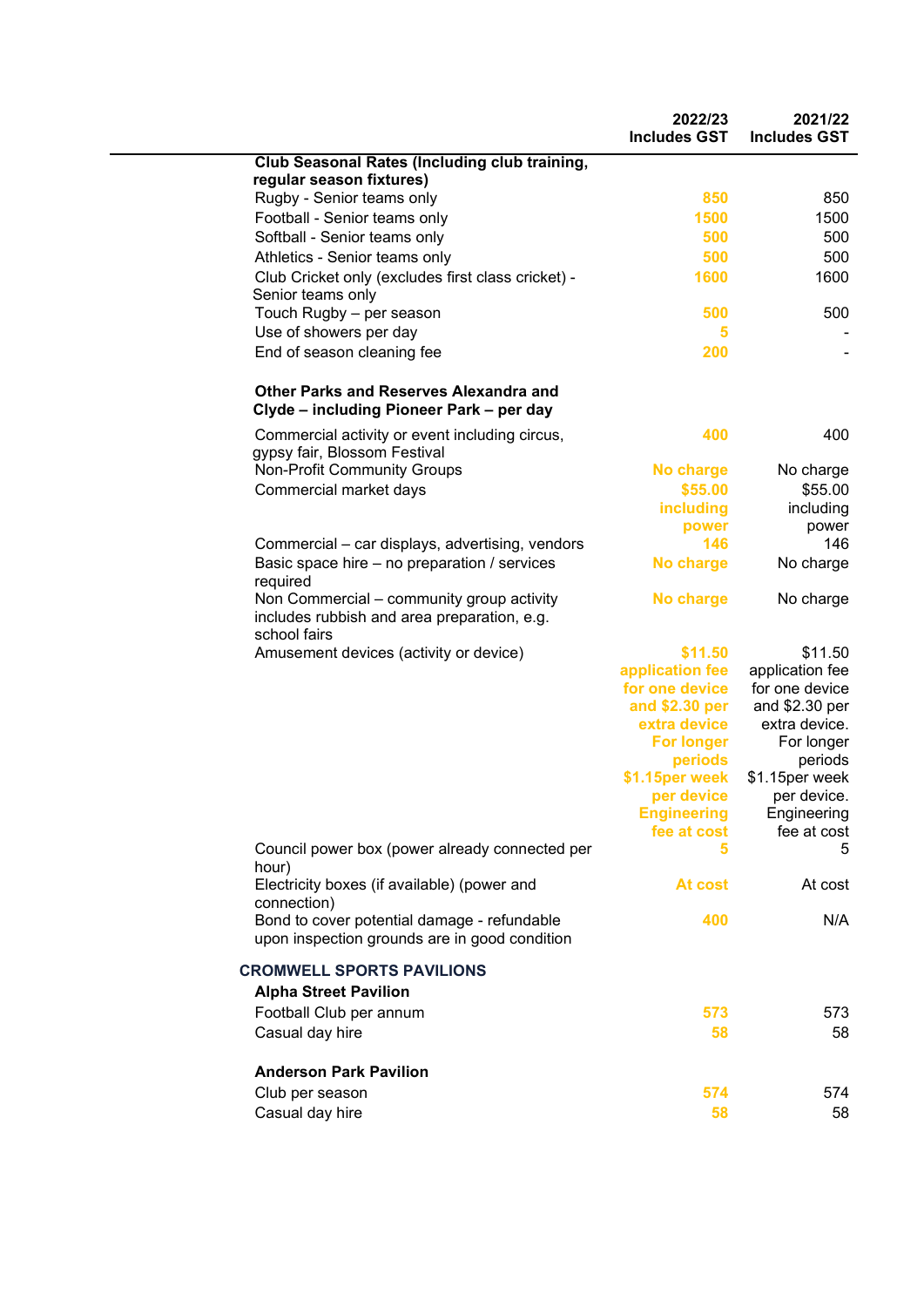|                                              |                                                                                                   | 2022/23<br><b>Includes GST</b> | 2021/22<br><b>Includes GST</b> |
|----------------------------------------------|---------------------------------------------------------------------------------------------------|--------------------------------|--------------------------------|
|                                              | <b>ANDERSON PARK (junior sport free) - school</b>                                                 |                                |                                |
|                                              | and school age children exempt                                                                    |                                |                                |
|                                              | Sports Club Rentals (per player per season)                                                       |                                |                                |
|                                              | Anderson Park grounds                                                                             | 51                             | 51                             |
|                                              | Netball / tennis courts                                                                           | 20                             | 20                             |
|                                              |                                                                                                   |                                |                                |
|                                              | <b>Club Seasonal Rates (Including club training,</b><br>regular season fixtures)                  |                                |                                |
|                                              | Rugby - Senior teams only                                                                         | 1500                           | 1500                           |
|                                              | Football - Senior teams only                                                                      | 1500                           | 1500                           |
|                                              | Softball - Senior teams only                                                                      | 500                            | 500                            |
|                                              | Athletics - Senior teams only                                                                     | 500                            | 500                            |
|                                              | Club Cricket only (excludes first class cricket) -<br>Senior teams only                           | 1200                           | 1200                           |
|                                              | Touch Rugby - per season                                                                          | 500                            | 500                            |
|                                              | <b>Casual Users (per day)</b>                                                                     |                                |                                |
|                                              | Non-sporting activities (per ground plus<br>electricity)                                          | 75                             | 75                             |
|                                              | Touch (per field)                                                                                 | 45                             | 45                             |
|                                              | Rugby (per field)                                                                                 | 69                             | 69                             |
|                                              | <b>ALPHA STREET RESERVE (per day) - school</b>                                                    |                                |                                |
| 400 bond is                                  | and school age children exempt                                                                    |                                |                                |
| required for<br>es and fairs.<br>nent device | Commercial activity or event including circus and<br>gypsy fair, circus                           | 400                            | 400                            |
| ors are also<br>d to pay the                 | Club Seasonal Rates (Including club training,<br>regular season fixtures)                         |                                |                                |
| appropriate                                  | Football - Senior teams only                                                                      | 1500                           | 1500                           |
| inspection<br>sing fees to                   | Touch Rugby - per season                                                                          | 500                            | 500                            |
| e devices in<br>the district.                |                                                                                                   |                                |                                |
|                                              | Sports Club Rentals (per player per season)<br>(junior sports free)                               |                                |                                |
|                                              | Alpha Street grounds                                                                              | 51                             | 51                             |
|                                              | Alpha Street ground lights - per hour                                                             | N/A                            | N/A                            |
|                                              | Other Parks and Reserves - Cromwell per day                                                       |                                |                                |
|                                              | Basic space hire – space only no preparation<br>required                                          | No charge                      | No charge                      |
|                                              | Non-Profit – community group activity including<br>rubbish and area preparation e.g. school fairs | <b>No charge</b>               | No charge                      |
|                                              | Commercial - Market days                                                                          | 55                             | 55                             |
|                                              | Commercial - Car displays / advertising, vendors                                                  | 145                            | 145                            |
|                                              | Amusement devices (activity or device)                                                            | \$11.50                        | \$11.50                        |
|                                              |                                                                                                   | application fee                | application fee                |
|                                              |                                                                                                   | for one device                 | for one device                 |
|                                              |                                                                                                   | and \$2.30 per                 | and \$2.30 per                 |
|                                              |                                                                                                   | extra device.                  | extra device.                  |
|                                              |                                                                                                   | <b>For longer</b>              | For longer                     |
|                                              |                                                                                                   | periods \$1.15                 | periods \$1.15                 |
|                                              |                                                                                                   | per week per                   | per week per<br>device.        |
|                                              |                                                                                                   | device<br><b>Engineering</b>   | Engineering                    |
|                                              |                                                                                                   | fee at cost.                   | fee at cost.                   |

*A \$400 bond is circuses and fairs,*  amusent *operators are also required to pay the licens operate devices in*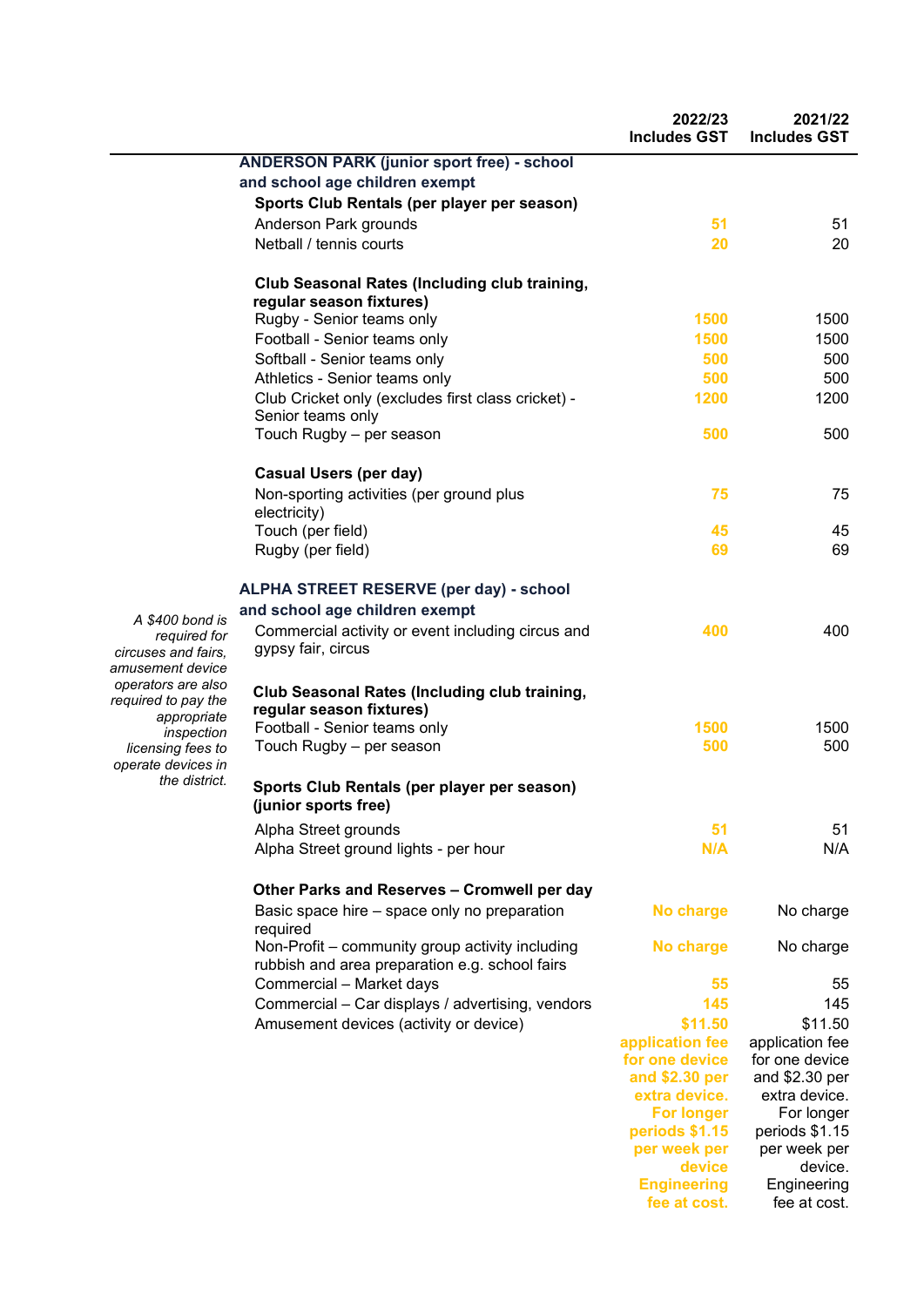|                                                              | 2022/23<br><b>Includes GST</b> | 2021/22<br><b>Includes GST</b> |
|--------------------------------------------------------------|--------------------------------|--------------------------------|
| <b>MANIATOTO PARK</b>                                        |                                |                                |
| Sports clubs (per annum)                                     | 907                            | 907                            |
| Sports ground (per day)                                      | 117                            | 117                            |
| Outdoor netball / tennis courts                              | 150                            | 150                            |
| Basic space hire - no preparation required                   | No charge                      | No charge                      |
| Non-Profit Community activity (general use                   | No charge                      | No charge                      |
| including rubbish and ground preparation)                    |                                |                                |
| Commercial activity                                          | 122                            | 122                            |
| Athletics (per day) - Schools                                | No charge                      | No charge                      |
| Athletics (per half day)                                     | No charge                      | No charge                      |
| Other Parks and Reserves - Māniatoto per day                 |                                |                                |
| Basic space hire – space only no preparation<br>required     | No charge                      | No charge                      |
| Non-commercial - community group activity                    | 38                             | 38                             |
| including rubbish and area preparation e.g.;<br>school fairs |                                |                                |
| Junior Cricket - Naseby                                      | No charge                      | No charge                      |
| Commercial - Market days, Vendors                            | 55                             | 55                             |
| Commercial - Car displays / advertising                      | 145                            | 145                            |
| <b>Rugby Clubrooms</b>                                       |                                |                                |
| Rugby clubrooms (per day)                                    | 86                             | 86                             |
| <b>TEVIOT VALLEY</b>                                         |                                |                                |
| King George Park - Community activity                        | No charge                      | No charge                      |
| King George Park - Commercial activity                       | 80                             | 80                             |
| Basic space hire - no preparation required                   | No charge                      | No charge                      |
| Commercial Market, Vendor                                    | 55                             | 55                             |
| ALEXANDRA POOL AND CROMWELL POOL                             |                                |                                |
| <b>Single Admission</b>                                      |                                |                                |
| Adult (18 years old)                                         | 6.5                            | 6.5                            |
| Child (School Age)                                           | 3.5                            | 3.5                            |
| Pre-schooler (with maximum of 2 per 1 paying                 | No charge                      | No charge                      |
| parent / caregiver)                                          |                                |                                |
| Gold Card and tertiary student 17% off entry                 | 5.5                            | 5.5                            |
| Community Services Card holder 17% off entry                 | 5.5                            | 5.5                            |
| Shower                                                       | 5                              | 5                              |
| Family - maximum 2 adults and 4 children                     | 17                             | 17                             |
| Family - 1 Adult and 4 children                              | 16.4                           | 16.4                           |
| Replacement swim card if lost                                | $\overline{2}$                 | 2                              |
| BBQ Hire - per event                                         | N/A                            | N/A                            |
| Gym/Swim Pass 30% off adult entry only                       |                                |                                |
| <b>Membership Card and Yearly Pass</b>                       |                                |                                |
| Adult - 10 swims                                             | 58.5                           | 58.5                           |
| Adult - 25 swims                                             | 138                            | 138                            |
| Adult - 50 Swims                                             | 260                            | 260                            |
| Adult yearly pass (includes Aqua Fit classes)                | 480                            | 480                            |
| Child - 10 swims                                             | 30                             | 30                             |
| Child - 25 swims                                             | 74.5                           | 74.5                           |
| Child - 50 Swims                                             | 140                            | 140                            |
| Child yearly pass                                            | 240                            | 240                            |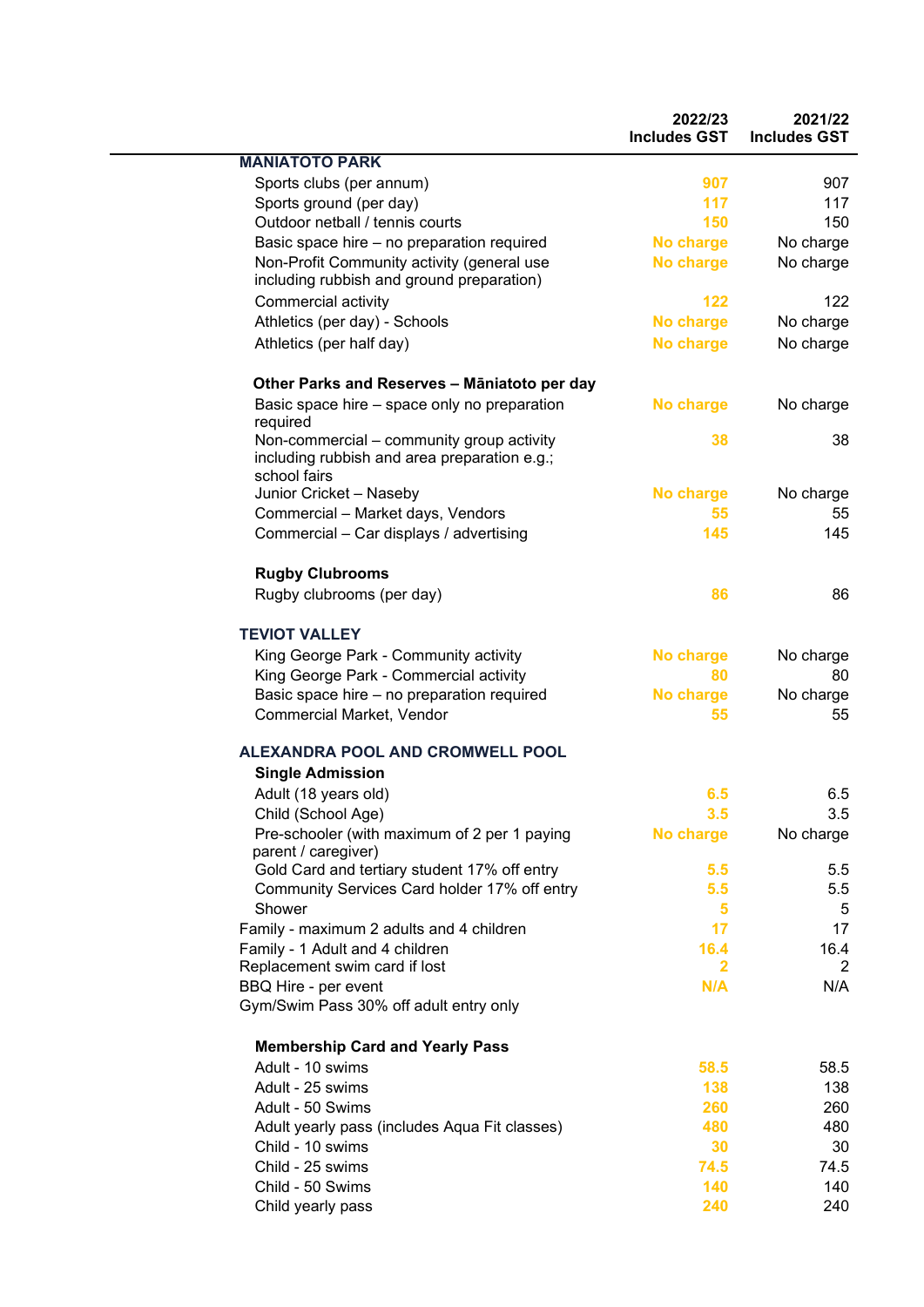|                                                                                                      | 2022/23<br><b>Includes GST</b> | 2021/22<br><b>Includes GST</b> |
|------------------------------------------------------------------------------------------------------|--------------------------------|--------------------------------|
| <b>Prepaid Swim Membership Prices</b>                                                                |                                |                                |
| Family - 6 Months                                                                                    | 429                            | 429                            |
| Family - 12 Months                                                                                   | 709                            | 709                            |
| <b>Direct Debit Swim Membership Prices</b>                                                           |                                |                                |
| Child - 6 Months                                                                                     | 5.00 / week                    | 5.00 / week                    |
| Child - 12 Months                                                                                    | 4.00 / week                    | 4.00 / week                    |
| Adult - 6 Months                                                                                     | 12.00 / week                   | 12.00 / week                   |
| Adult - 12 Months                                                                                    | 10.00 / week                   | 10.00 / week                   |
| Family - 6 Months                                                                                    | 19.00 / week                   | 19.00 / week                   |
| Family - 12 Months                                                                                   | 16.00 / week                   | 16.00 / week                   |
| <b>Gold Card, Community Services Card and</b>                                                        | 17% off the                    | 17% off the                    |
| <b>Tertiary Students Card Holders</b>                                                                | above adult                    | above adult                    |
|                                                                                                      | prices                         | prices                         |
| 10 swims                                                                                             | 17% off the                    | 17% off the                    |
|                                                                                                      | above adult<br>prices          | above adult<br>prices          |
| 25 swims                                                                                             | 17% off the                    | 17% off the                    |
|                                                                                                      | above adult                    | above adult                    |
|                                                                                                      | prices                         | prices                         |
| Yearly pass                                                                                          | 17% off the                    | 17% off the                    |
|                                                                                                      | above adult                    | above adult                    |
|                                                                                                      | prices                         | prices                         |
| <b>Aquarobics and Aqua Fit</b>                                                                       |                                |                                |
| Casual Adult entry and class                                                                         | 11                             | 11                             |
| Adult - 11 class membership concession<br>(includes pool entry)                                      | 110                            | 110                            |
| Aqua class only when used with 10/25/50 swim<br>concession card                                      | 4.5                            | 4.5                            |
| Gold Card, Community Services Card, tertiary                                                         | 17% off the                    | 17% off the                    |
| student entry and class                                                                              | above adult                    | above adult                    |
|                                                                                                      | prices                         | prices                         |
| Gold Card, Community Services Card, tertiary                                                         | 17% off the                    | 17% off the                    |
| student - 11 class membership concession                                                             | above adult                    | above adult                    |
| (includes pool entry)                                                                                | prices                         | prices                         |
| Aqua Fit Class only excluding pool entry                                                             | No charge                      | No charge                      |
| <b>School Hire</b>                                                                                   |                                |                                |
| District primary schools per lane / block per hour<br>- min charge 1 hour (excludes pool entry)      | 9                              | 9                              |
| District high schools per lane / block per hour -<br>min charge 1 hour (excludes pool entry)         | 9                              | 9                              |
| Non-district schools -Min charge 1 hour<br>(excludes pool entry)                                     | 13                             | 13                             |
|                                                                                                      |                                |                                |
| Therapeutic pool per hour                                                                            | 36                             | 36                             |
| <b>Central Otago Swimming Clubs / Non-</b><br><b>Commercial (as per definition)</b>                  |                                |                                |
| Tues, Thurs non-competitive club nights per lane,<br>excludes entry (does not include development or | 9                              | 9                              |
| squad coaching sessions)<br>Lane hire per lane per hour excludes pool entry                          | 9                              | 9                              |
| minimum 1 hour (including development or squad<br>coaching sessions)                                 |                                |                                |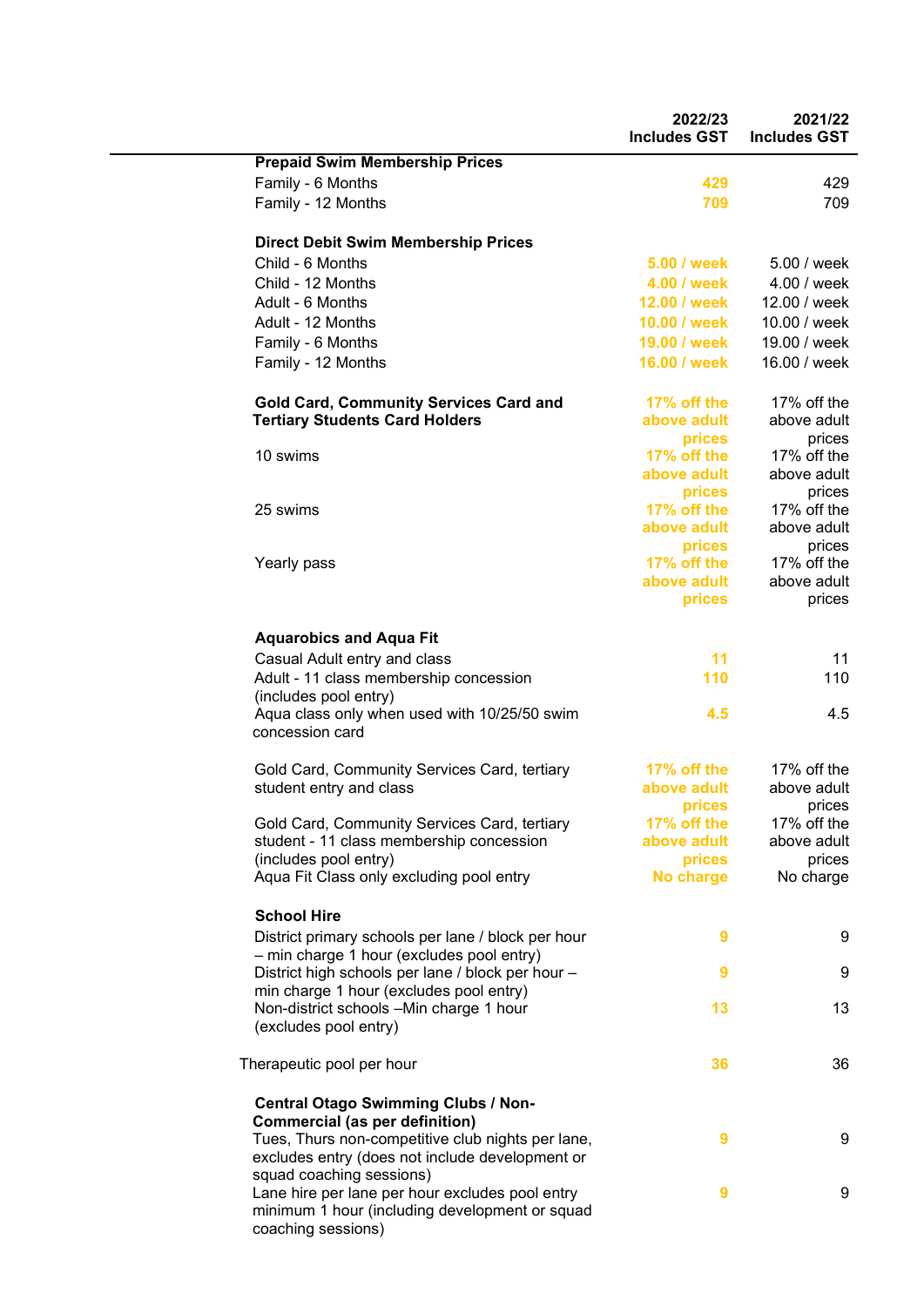|                                                                                                                                                                               | 2022/23<br><b>Includes GST</b>                      | 2021/22<br><b>Includes GST</b> |
|-------------------------------------------------------------------------------------------------------------------------------------------------------------------------------|-----------------------------------------------------|--------------------------------|
| Swim meets / competition nights full 25 metre<br>pool hire includes pool entry min 1 hour (or by<br>agreement with Aquatics Manager), includes staff<br>time                  | 150                                                 | 150                            |
| Kayak Polo                                                                                                                                                                    | <b>Pool entry plus</b><br>staff time                | Pool entry plus<br>staff time  |
| <b>Commercial Operators</b><br>Lane hire per lane per hour excludes pool entry<br>min 1 hour (or by agreement with Aquatics                                                   | 30                                                  | 30                             |
| Manager)<br>Students - 10 swim pool entry concession card                                                                                                                     | 10                                                  | 10                             |
| <b>Additional Charges</b><br>Additional staff after hours                                                                                                                     | \$50 per hour per \$50 per hour per<br>staff member | staff member                   |
| <b>Meeting Room Charges (where available)</b><br>Kitchen surcharge per half day<br>Kitchen surcharge per hour<br>Meeting room hire per half day<br>Meeting room hire per hour | 45<br>15<br>45<br>15                                | 45<br>15<br>45<br>15           |
| <b>SWIMMING LESSONS - CENTRAL SWIM</b><br><b>SCHOOL</b> (includes pool entry) Payment in<br>advance or by direct debit                                                        |                                                     |                                |
| 10 x toddler / preschool lesson - Starfish, Turtles,<br>Seals, Dolphin, Goldfish, Clownfish, Pufferfish and                                                                   | 111                                                 | 111                            |
| Rainbowfish<br>- 10 swim pool entry concession card                                                                                                                           | 10                                                  | 10                             |
| <b>TOTAL</b>                                                                                                                                                                  | 121                                                 | 121                            |
| 10 x school age lessons - Seahorse, Otter,<br>Snapper, Crocodile, Barracuda, Piranha, Stingray,                                                                               | 111                                                 | 111                            |
| Marlin<br>- 10 swim pool entry concession card                                                                                                                                | 10                                                  | 10                             |
| <b>TOTAL</b>                                                                                                                                                                  | 121                                                 | 121                            |
| 10 x 45 minute stroke development - Sharks Squad<br>- 10 swim pool entry concession card                                                                                      | 118<br>10                                           | 118<br>10                      |
| <b>TOTAL</b>                                                                                                                                                                  | 128                                                 | 128                            |
| Weekday private lesson<br>15 minutes                                                                                                                                          |                                                     |                                |
| 30 minutes                                                                                                                                                                    | 19<br>39                                            | 19<br>39                       |
| 5 day block holiday classes<br>- 5 swim pool entry concession card                                                                                                            | 55<br>5                                             | 55<br>5                        |
| <b>Family Discount:</b>                                                                                                                                                       |                                                     |                                |

*If you have 3 or more members of your family learning to swim, only the first two members will pay standard price, then all additional children will receive 30% off standard price.*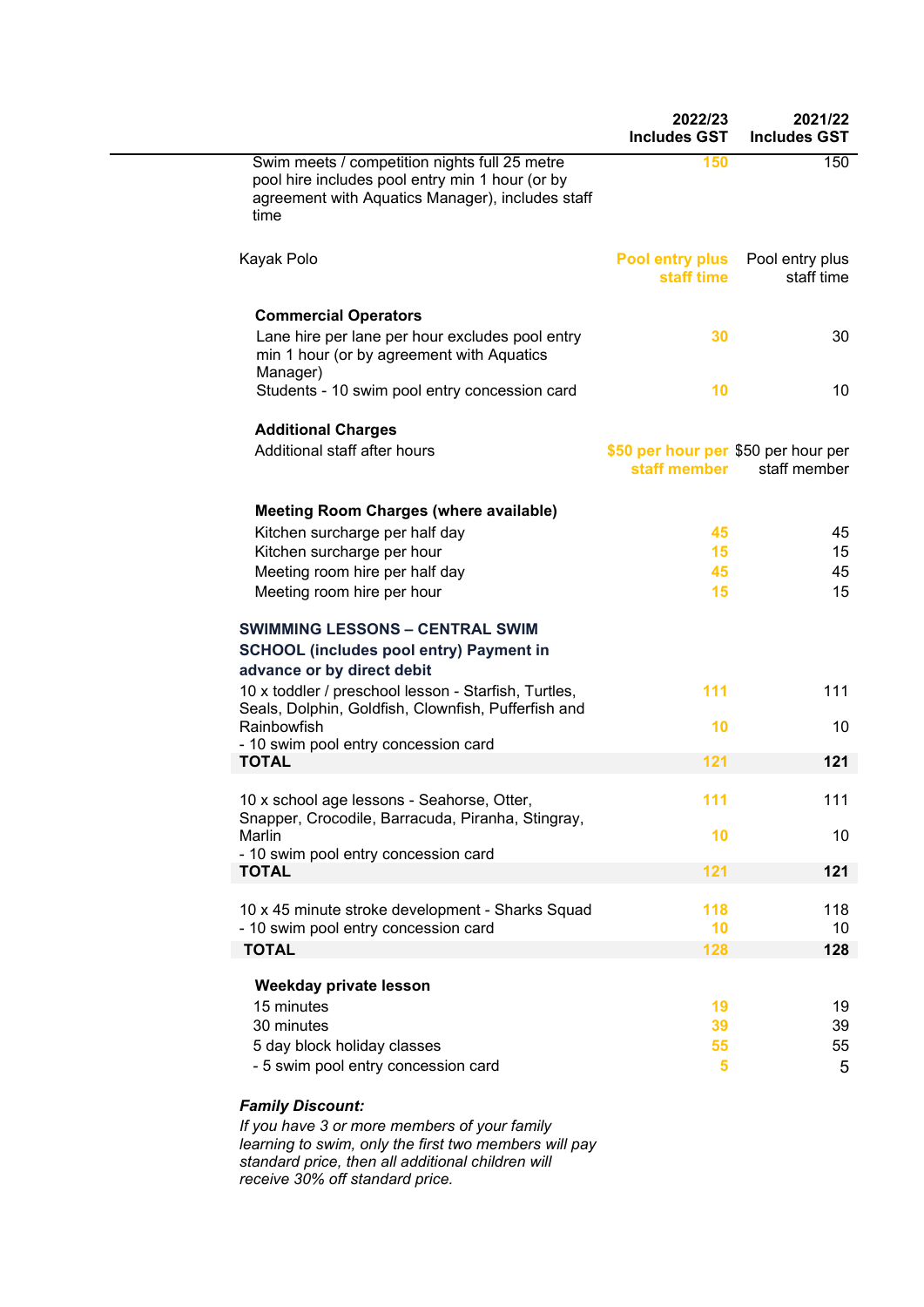|                                                                                                                           | 2022/23<br><b>Includes GST</b> | 2021/22<br><b>Includes GST</b> |
|---------------------------------------------------------------------------------------------------------------------------|--------------------------------|--------------------------------|
| <b>Multi-Lesson Discount:</b>                                                                                             |                                |                                |
| Students attending more than one lesson per week<br>are eligible for a 20% discount off their second<br>lesson that week. |                                |                                |
| Direct Debit fees for payment of lessons<br>above will incur these additional charges                                     | 0.6                            | 0.6                            |
| <b>Direct Debit Transaction Fee - successful</b><br>transaction from bank account, credit union or<br>building society    | 2.35%                          | 2.35%                          |
| <b>Direct Debit Transaction Fee - successful</b><br>transaction from Visa / Mastercard                                    | 4.22%                          | 4.22%                          |
| Direct Debit Transaction Fee - successful<br>transaction from Amex / Diners Card                                          | 0.6                            | 0.6                            |
| <b>Failed Transaction Fee</b>                                                                                             | 11.5                           | 11.5                           |
| Dishonour Fee by customer                                                                                                 | 44                             | 44                             |
| Investigation Fee - charged back to customer                                                                              |                                |                                |
| <b>RANFURLY SWIM CENTRE</b>                                                                                               |                                |                                |
| <b>Admission</b>                                                                                                          |                                |                                |
| Child                                                                                                                     | 2.5                            | 2.5                            |
| Adult                                                                                                                     | 5                              | 5                              |
| Child - 11 x swims (swim card)                                                                                            | 25                             | 25                             |
| Adult - 11 x swims (swim card)                                                                                            | 50                             | 50                             |
| Season pass (single)                                                                                                      | 95                             | 95                             |
| Season pass (family) plus \$10 per child                                                                                  | 118                            | 118                            |
| Māniatoto Area School                                                                                                     | 522                            | 522                            |
| St John's School                                                                                                          | 154                            | 154                            |
| Aquabelles (per season)                                                                                                   | 412                            | 412                            |
| Other groups (per season)                                                                                                 | 412                            | 412                            |
| Professional coaching per hour                                                                                            | 27                             | 27                             |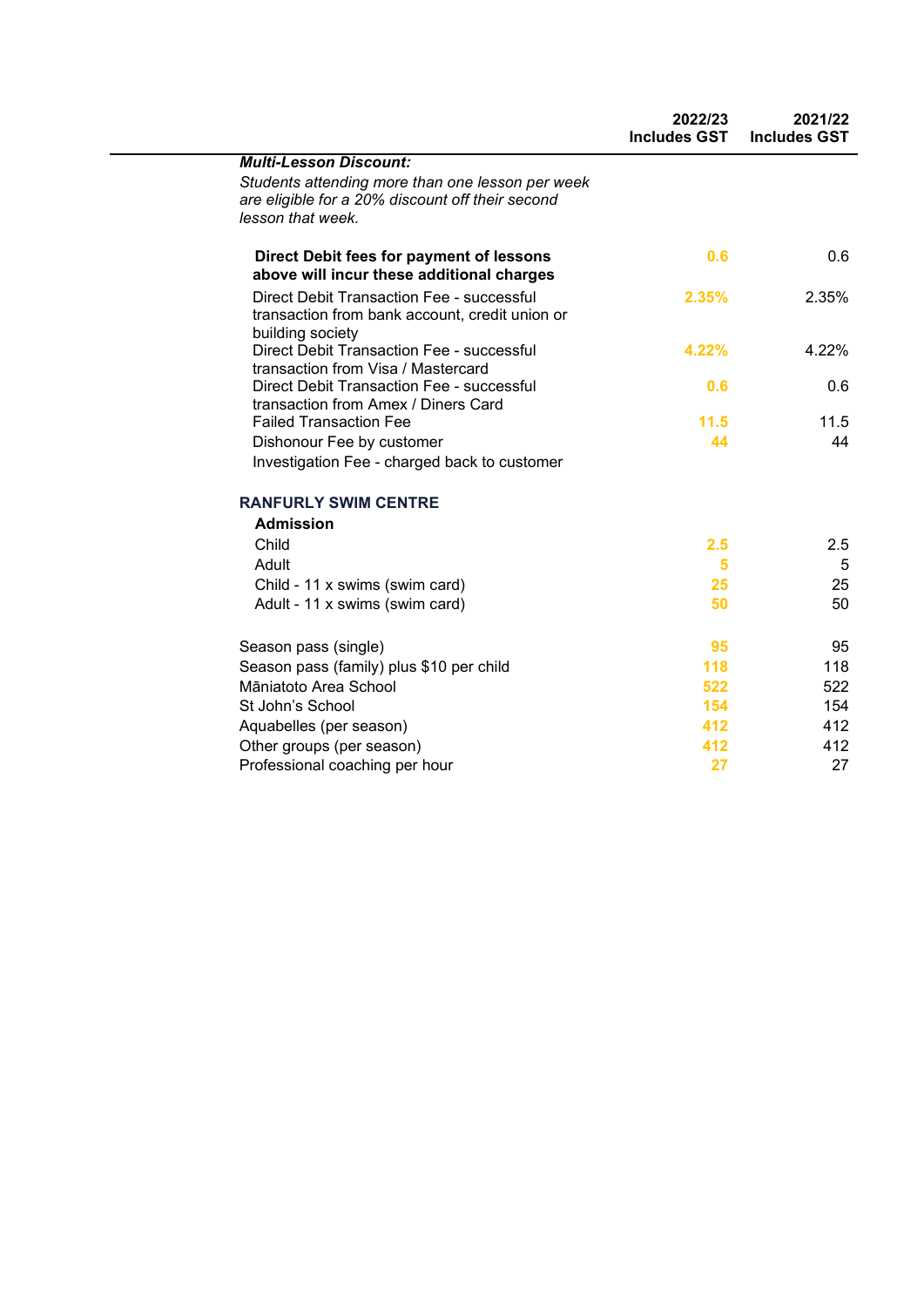|                                   |                                                 | 2022/23<br><b>Includes</b><br><b>GST</b> | 2021/22<br><b>Includes</b><br><b>GST</b> |
|-----------------------------------|-------------------------------------------------|------------------------------------------|------------------------------------------|
|                                   | <b>PROPERTY AND COMMUNITY</b>                   |                                          |                                          |
|                                   | <b>FACILITIES</b>                               |                                          |                                          |
| A \$25 booking                    | <b>AIRPORT LANDING FEES (PER LANDING)</b>       |                                          |                                          |
| fee is applicable                 | Private aircraft                                | 10                                       | 10                                       |
| for non-payment                   | Commercial light aircraft / twin engine         | 20                                       | 20                                       |
| on landing                        | Passenger planes < 18 passenger capacity        | 30                                       | 30                                       |
|                                   | Passenger planes >18 passenger capacity         | 60                                       | 60                                       |
|                                   | Emergency services (Police, Rural Fire, Air     | No charge                                | No charge                                |
|                                   | Ambulance)                                      |                                          |                                          |
|                                   | <b>New Zealand Armed Forces</b>                 | No charge                                | No charge                                |
|                                   | <b>APPLICATION FOR EASEMENT OR LEASE FOR</b>    |                                          |                                          |
|                                   | <b>ACCESS OR INFRASTRUCTURE PURPOSES</b>        |                                          |                                          |
|                                   | (ROADING, SERVICES,                             |                                          |                                          |
|                                   | TELECOMMUNICATIONS, POWER ETC)                  |                                          |                                          |
|                                   | Time plus legal, survey and advertisement costs | At cost                                  | At cost                                  |
|                                   | Deposit - no reserve status                     | 500                                      | 500                                      |
|                                   | Deposit - reserve land                          | 1000                                     | 1000                                     |
|                                   | <b>COMMUNITY FACILITIES</b>                     |                                          |                                          |
| A \$200 bond is                   | <b>ALEXANDRA COMMUNITY CENTRE</b>               |                                          |                                          |
| required for<br>social functions; | <b>Hall and Bar</b>                             |                                          |                                          |
| a whole day is                    | Commercial whole day                            | 275                                      | 275                                      |
| more than 6                       | Commercial half day                             | 170                                      | 170                                      |
| hours, half day                   | Commercial hourly rate                          | 35                                       | 35                                       |
| is less than 6<br>hours. Bookings | Non-commercial whole day                        | 160                                      | 160                                      |
| for the Jordan                    | Non-commercial half day                         | 100                                      | 100                                      |
| Lounge are<br>made with the       | Non-commercial hourly rate                      | 20                                       | 20                                       |
| <b>Senior Citizens</b>            | Hall, Kitchen and Bar                           |                                          |                                          |
| on (03) 448<br>7007.              | Commercial whole day                            | 300                                      | 300                                      |
|                                   | Commercial half day                             | 200                                      | 200                                      |
|                                   | Non-commercial whole day                        | 180                                      | 180                                      |
|                                   | Non-commercial half day                         | 125                                      | 125                                      |
|                                   | Hall, Reading Room, Kitchen and Bar             |                                          |                                          |
|                                   | Commercial whole day                            | 345                                      | 345                                      |
|                                   | Commercial half day                             | 225                                      | 225                                      |
|                                   | Non-commercial whole day                        | 225                                      | 225                                      |
|                                   | Non-commercial half day                         | 135                                      | 135                                      |
|                                   | <b>Whole Complex</b>                            |                                          |                                          |
|                                   | Commercial whole day                            | 455                                      | 455                                      |
|                                   | Commercial half day                             | 300                                      | 300                                      |
|                                   | Non-commercial whole day                        | 280                                      | 280                                      |
|                                   | Non-commercial half day                         | 170                                      | 170                                      |
|                                   | Hire of equipment (away from hall, daily rate)  |                                          |                                          |
|                                   | Trestles (each)                                 | 5                                        | 5                                        |
|                                   | Chairs (each)                                   | $\overline{\mathbf{2}}$                  | $\overline{\mathbf{c}}$                  |
|                                   | Portable stage pieces (each)                    | 5                                        | 5                                        |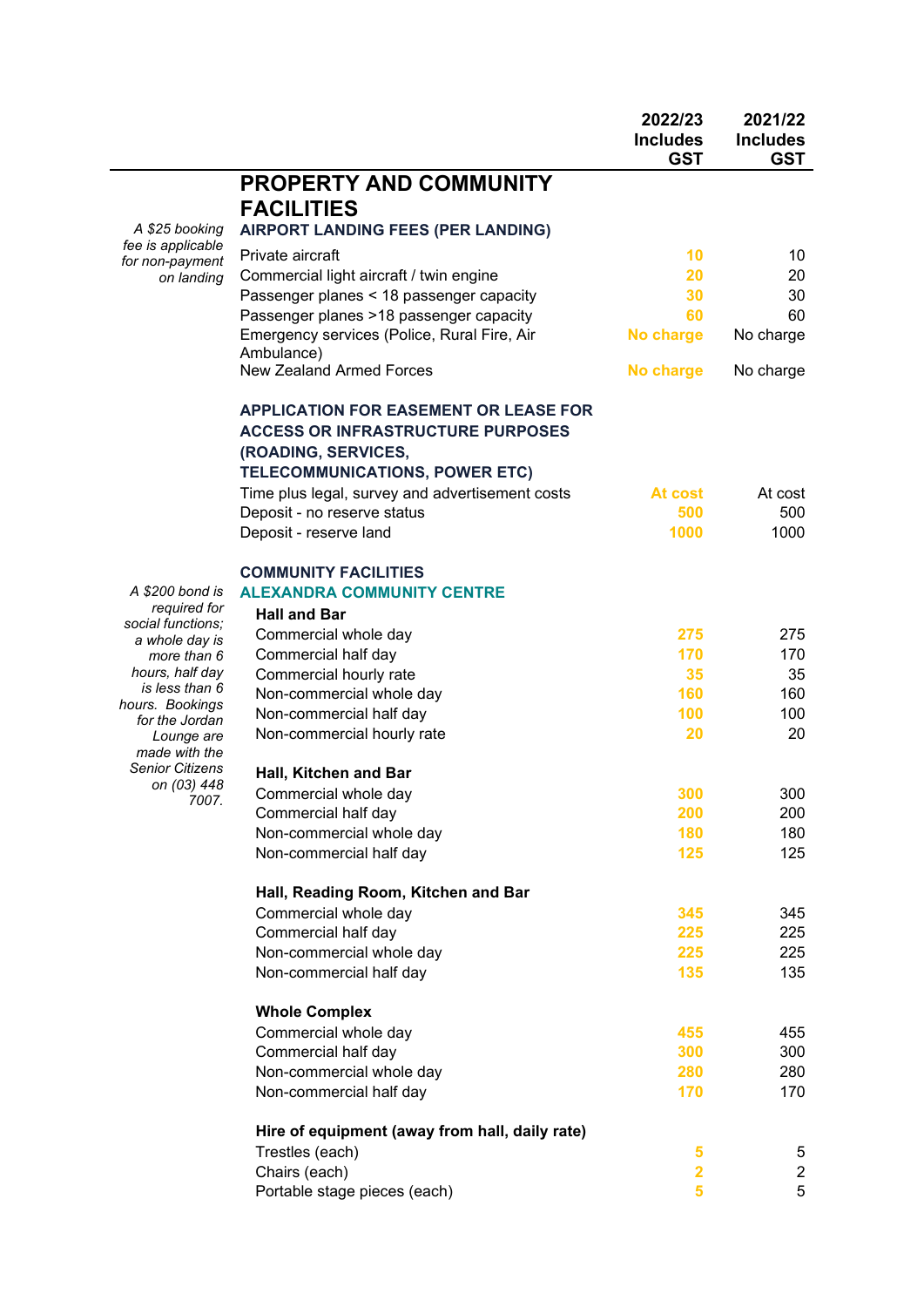| <b>ALEXANDRA MEMORIAL THEATRE</b><br>Commercial / non-local or by agreement with<br><b>Chief Executive Officer</b><br>Evening performance<br>670<br>Matinee performance (afternoon)<br>505<br>Rehearsal (includes heating)<br>225<br>Hourly rate (includes heating)<br>105<br>Hourly rate (no heating)<br>50<br>Amateur local non-profit making incorporated<br>societies and educational institutes<br>Evening performance<br>235<br>Matinee performance (afternoon)<br>180<br>Rehearsal (no heating)<br>60<br>Rehearsal (with heating)<br>125<br>Hourly rate (includes heating)<br>60<br>Hourly rate (no heating)<br>30<br><b>CENTRAL STORIES BUILDING</b><br><b>Meeting room and theatre</b> | 2021/22<br><b>Includes</b><br><b>GST</b> |
|-------------------------------------------------------------------------------------------------------------------------------------------------------------------------------------------------------------------------------------------------------------------------------------------------------------------------------------------------------------------------------------------------------------------------------------------------------------------------------------------------------------------------------------------------------------------------------------------------------------------------------------------------------------------------------------------------|------------------------------------------|
|                                                                                                                                                                                                                                                                                                                                                                                                                                                                                                                                                                                                                                                                                                 |                                          |
|                                                                                                                                                                                                                                                                                                                                                                                                                                                                                                                                                                                                                                                                                                 |                                          |
|                                                                                                                                                                                                                                                                                                                                                                                                                                                                                                                                                                                                                                                                                                 | 670                                      |
|                                                                                                                                                                                                                                                                                                                                                                                                                                                                                                                                                                                                                                                                                                 | 505                                      |
|                                                                                                                                                                                                                                                                                                                                                                                                                                                                                                                                                                                                                                                                                                 | 225                                      |
|                                                                                                                                                                                                                                                                                                                                                                                                                                                                                                                                                                                                                                                                                                 | 105                                      |
|                                                                                                                                                                                                                                                                                                                                                                                                                                                                                                                                                                                                                                                                                                 | 50                                       |
|                                                                                                                                                                                                                                                                                                                                                                                                                                                                                                                                                                                                                                                                                                 |                                          |
|                                                                                                                                                                                                                                                                                                                                                                                                                                                                                                                                                                                                                                                                                                 | 235                                      |
|                                                                                                                                                                                                                                                                                                                                                                                                                                                                                                                                                                                                                                                                                                 | 180                                      |
|                                                                                                                                                                                                                                                                                                                                                                                                                                                                                                                                                                                                                                                                                                 | 60                                       |
|                                                                                                                                                                                                                                                                                                                                                                                                                                                                                                                                                                                                                                                                                                 | 125                                      |
|                                                                                                                                                                                                                                                                                                                                                                                                                                                                                                                                                                                                                                                                                                 | 60                                       |
|                                                                                                                                                                                                                                                                                                                                                                                                                                                                                                                                                                                                                                                                                                 | 30                                       |
|                                                                                                                                                                                                                                                                                                                                                                                                                                                                                                                                                                                                                                                                                                 |                                          |
|                                                                                                                                                                                                                                                                                                                                                                                                                                                                                                                                                                                                                                                                                                 |                                          |
| <b>Commercial hire</b><br>\$40 / hour<br>\$40 / hour                                                                                                                                                                                                                                                                                                                                                                                                                                                                                                                                                                                                                                            |                                          |
| \$20 / hour<br>\$20 / hour<br>Non-commercial hire                                                                                                                                                                                                                                                                                                                                                                                                                                                                                                                                                                                                                                               |                                          |
| A \$200 bond is<br><b>CROMWELL MEMORIAL HALL</b>                                                                                                                                                                                                                                                                                                                                                                                                                                                                                                                                                                                                                                                |                                          |
| required for<br>Whole complex (auditorium, supper room,                                                                                                                                                                                                                                                                                                                                                                                                                                                                                                                                                                                                                                         |                                          |
| social functions;<br>west wing, kitchen)<br>a whole day is                                                                                                                                                                                                                                                                                                                                                                                                                                                                                                                                                                                                                                      |                                          |
| Commercial whole day<br>470<br>more than 6                                                                                                                                                                                                                                                                                                                                                                                                                                                                                                                                                                                                                                                      | 470                                      |
| Commercial half day<br>315<br>hours, half day                                                                                                                                                                                                                                                                                                                                                                                                                                                                                                                                                                                                                                                   | 315                                      |
| is less than 6<br>Non-commercial whole day<br>190<br>hours.                                                                                                                                                                                                                                                                                                                                                                                                                                                                                                                                                                                                                                     | 190                                      |
| Non-commercial half day<br>140                                                                                                                                                                                                                                                                                                                                                                                                                                                                                                                                                                                                                                                                  | 140                                      |
| Sporting events - tournaments whole day<br>145                                                                                                                                                                                                                                                                                                                                                                                                                                                                                                                                                                                                                                                  | 145                                      |
| Sporting events - club nights / half day<br>115<br>tournaments                                                                                                                                                                                                                                                                                                                                                                                                                                                                                                                                                                                                                                  | 115                                      |
| Sporting events - schools<br>115                                                                                                                                                                                                                                                                                                                                                                                                                                                                                                                                                                                                                                                                | 115                                      |
| Hourly rate (only available on application to the<br>25<br>Cromwell Community Board)                                                                                                                                                                                                                                                                                                                                                                                                                                                                                                                                                                                                            | 25                                       |
| After 1am charge per hour<br>25                                                                                                                                                                                                                                                                                                                                                                                                                                                                                                                                                                                                                                                                 | 25                                       |
| Auditorium (not including kitchen)                                                                                                                                                                                                                                                                                                                                                                                                                                                                                                                                                                                                                                                              |                                          |
| Commercial whole day<br>300                                                                                                                                                                                                                                                                                                                                                                                                                                                                                                                                                                                                                                                                     | 300                                      |
| Commercial half day<br>185                                                                                                                                                                                                                                                                                                                                                                                                                                                                                                                                                                                                                                                                      | 185                                      |
| Non-commercial whole day<br>160                                                                                                                                                                                                                                                                                                                                                                                                                                                                                                                                                                                                                                                                 | 160                                      |
| Non-commercial half day<br>105                                                                                                                                                                                                                                                                                                                                                                                                                                                                                                                                                                                                                                                                  | 105                                      |
| 115<br>Sporting events - tournaments whole day                                                                                                                                                                                                                                                                                                                                                                                                                                                                                                                                                                                                                                                  | 115                                      |
| Sporting events - club nights / half day<br>85<br>tournaments                                                                                                                                                                                                                                                                                                                                                                                                                                                                                                                                                                                                                                   | 85                                       |
| 85<br>Sporting events - schools                                                                                                                                                                                                                                                                                                                                                                                                                                                                                                                                                                                                                                                                 | 85                                       |
| Sporting events - tournaments whole day<br>115                                                                                                                                                                                                                                                                                                                                                                                                                                                                                                                                                                                                                                                  | 115                                      |
| Hourly rate (only available on application to the<br>20<br><b>Cromwell Community Board)</b>                                                                                                                                                                                                                                                                                                                                                                                                                                                                                                                                                                                                     | 20                                       |
| After 1am charge per hour<br>20                                                                                                                                                                                                                                                                                                                                                                                                                                                                                                                                                                                                                                                                 | 20                                       |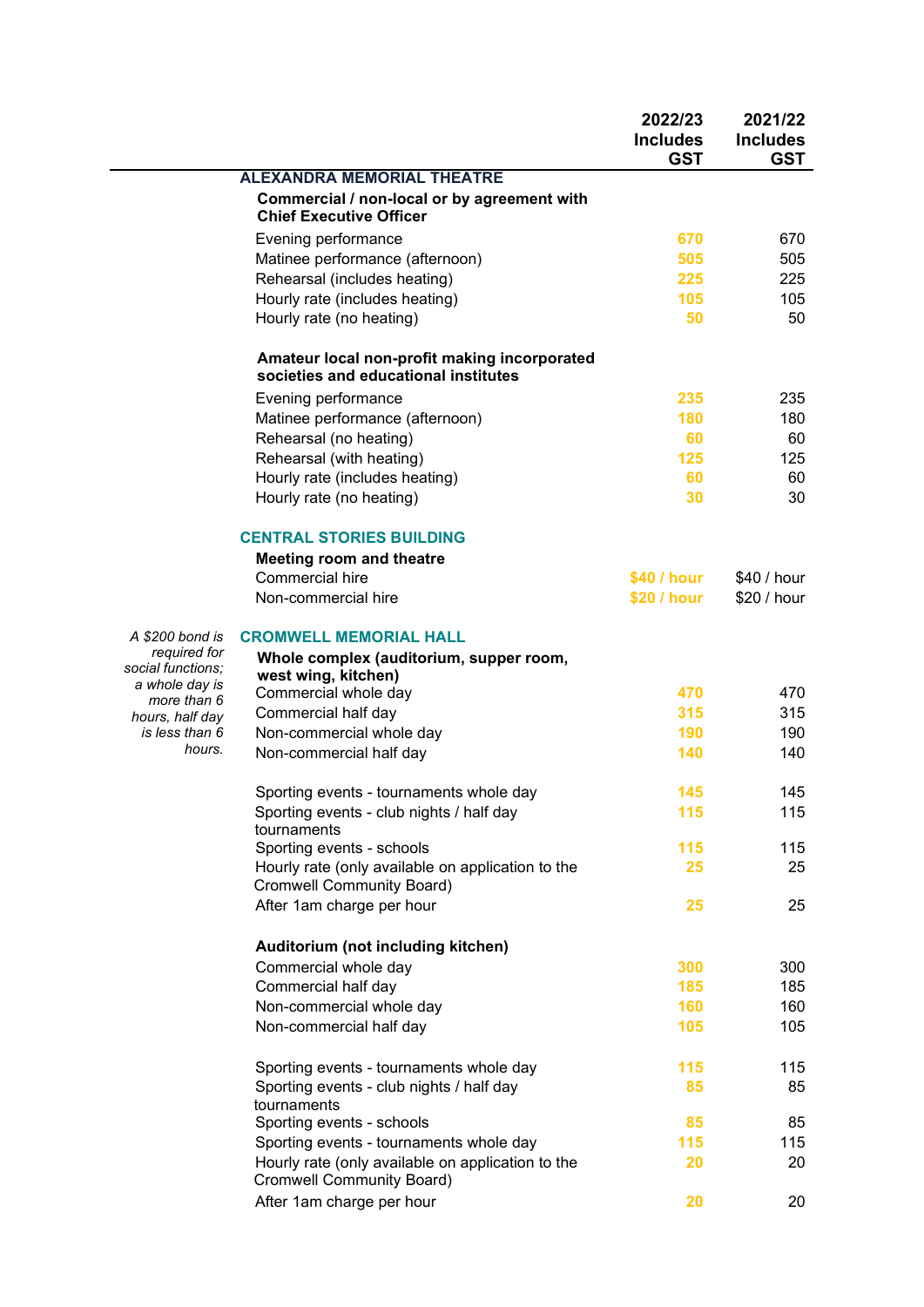|                   |                                                                                       | 2022/23<br><b>Includes</b><br><b>GST</b> | 2021/22<br><b>Includes</b><br><b>GST</b> |
|-------------------|---------------------------------------------------------------------------------------|------------------------------------------|------------------------------------------|
|                   | <b>Supper Room or West Wing (not including</b>                                        |                                          |                                          |
|                   | kitchen)<br>Commercial whole-day                                                      | 155                                      | 155                                      |
|                   | Commercial half day                                                                   | 115                                      | 115                                      |
|                   | Non-commercial whole day                                                              | 90                                       | 90                                       |
|                   | Non-commercial half day                                                               | 75                                       | 75                                       |
|                   |                                                                                       |                                          |                                          |
|                   | <b>Supper Room and Kitchen</b>                                                        |                                          |                                          |
|                   | Commercial whole day                                                                  | 180<br>125                               | 180<br>125                               |
|                   | Commercial half day                                                                   | 115                                      | 115                                      |
|                   | Non-commercial whole day                                                              | 90                                       | 90                                       |
|                   | Non-commercial half day                                                               | 180                                      | 180                                      |
|                   | Commercial whole day                                                                  | 90                                       | 90                                       |
|                   | Hourly rate (only available on application to the<br><b>Cromwell Community Board)</b> |                                          |                                          |
|                   | After 1am charge per hour                                                             | 25                                       | 25                                       |
|                   | Kitchen per hour                                                                      | 25                                       | 25                                       |
|                   | Stage per hour                                                                        | 25                                       | 25                                       |
|                   | Hire of trestles and chairs (away from hall)                                          |                                          |                                          |
|                   | Trestles (each)                                                                       | 5                                        | 5                                        |
|                   | Chairs (each)                                                                         | 5                                        | 5                                        |
|                   | Refundable deposit for 1-20 chairs                                                    | 85                                       | 85                                       |
|                   | Refundable deposit for more than 20 chairs                                            | 115                                      | 115                                      |
|                   | Crockery breakages (at hall)                                                          | At cost                                  | At cost                                  |
|                   | <b>NASEBY HALL</b>                                                                    |                                          |                                          |
|                   | Whole day hire (not exceeding 24 hours)                                               | 105                                      | 105                                      |
|                   | Half day hire (not exceeding 4 hours)                                                 | 40                                       | 40                                       |
|                   | Hourly rate if less than half day                                                     | 20                                       | 20                                       |
|                   | <b>NASEBY PAVILION</b>                                                                |                                          |                                          |
|                   | Whole day hire (not exceeding 24 hours)                                               | 35                                       | 35                                       |
|                   | Half day hire (not exceeding 4 hours)                                                 | 20                                       | 20                                       |
|                   | <b>WAIPIATA HALL</b>                                                                  |                                          |                                          |
|                   | 24 hour period                                                                        | 105                                      | 105                                      |
|                   | Hourly rate                                                                           | 8                                        | 8                                        |
|                   | Waipiata Darts Club per annum                                                         | 405                                      | 405                                      |
|                   | <b>WALLACE MEMORIAL HALL</b>                                                          |                                          |                                          |
|                   | Whole day hire (not exceeding 24 hours)                                               | 35                                       | 35                                       |
|                   | Half day hire (not exceeding 4 hours)                                                 | 20                                       | 20                                       |
| A \$200 bond is   | <b>RANFURLY HALL</b>                                                                  |                                          |                                          |
| required for      | Meetings                                                                              | 55                                       | 55                                       |
| social functions. | Meetings in supper room (hourly rate)                                                 | 20                                       | 20                                       |
|                   | <b>Furniture auctions</b>                                                             | 55                                       | 55                                       |
|                   | Local concerts                                                                        | 90                                       | 90                                       |
|                   | Visiting artists and concerts                                                         | 120                                      | 120                                      |
|                   | Weddings and cabarets etc                                                             | 180                                      | 180                                      |
|                   | Local schools: sports day / events (subject to<br>conditions)                         | No charge                                | No charge                                |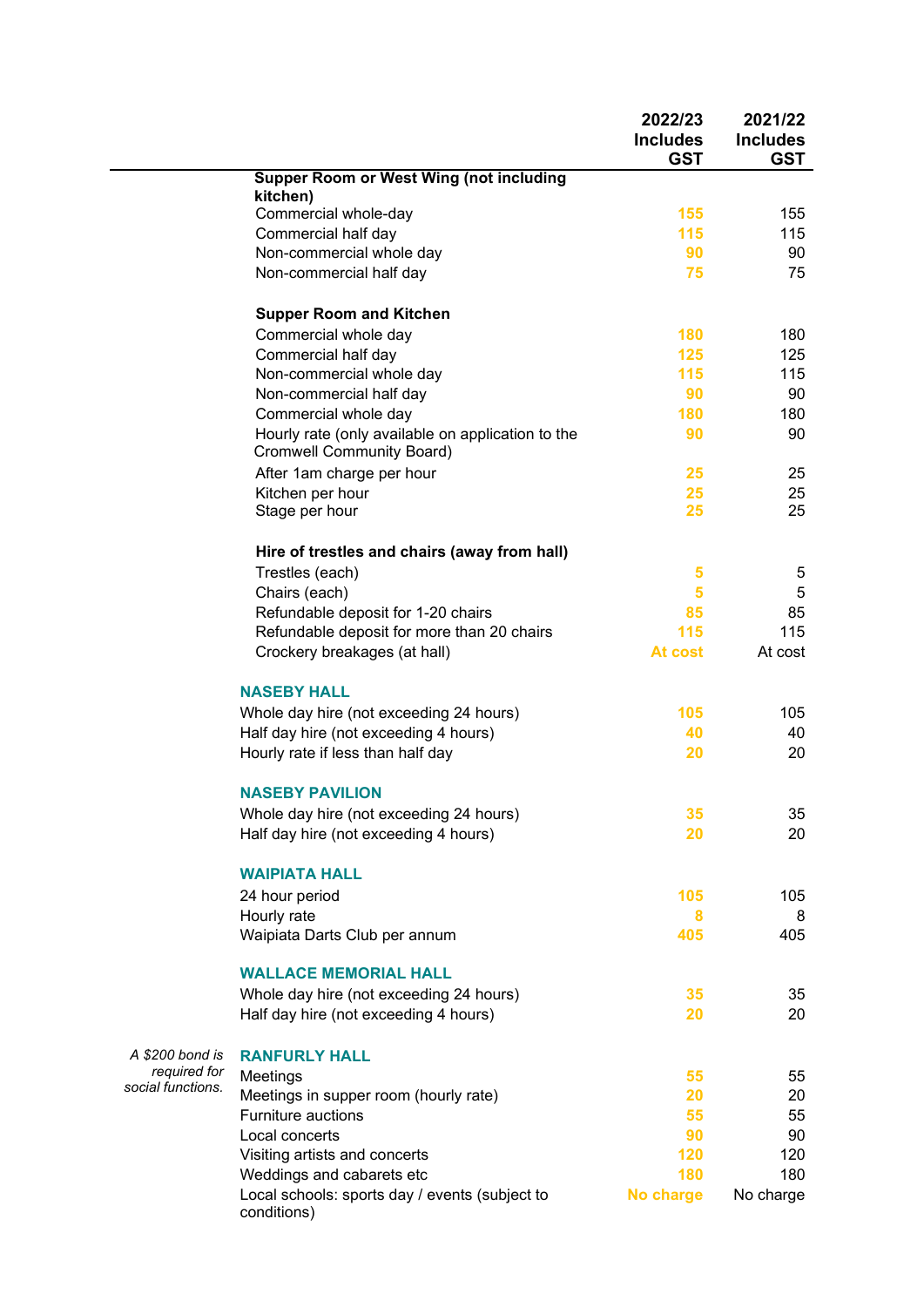|                                                           |                                                                     | 2022/23<br><b>Includes</b><br><b>GST</b> | 2021/22<br><b>Includes</b><br><b>GST</b> |
|-----------------------------------------------------------|---------------------------------------------------------------------|------------------------------------------|------------------------------------------|
|                                                           | <b>PATEAROA HALL</b>                                                |                                          |                                          |
|                                                           | Whole day hire and funerals                                         | 105                                      | 105                                      |
|                                                           | Half day hire                                                       | 35                                       | 35                                       |
|                                                           | Meeting room (locals)                                               | 20                                       | 20                                       |
|                                                           | Meeting room (non-locals)                                           | 30                                       | 30                                       |
|                                                           | Discretionary bond                                                  | 260                                      | 260                                      |
|                                                           | Hire of tables and chairs (away from hall)                          |                                          |                                          |
|                                                           | Tables                                                              | 10                                       | 10                                       |
|                                                           | Padded chairs                                                       | $\overline{\mathbf{2}}$                  | $\overline{c}$                           |
|                                                           | Plastic chairs                                                      | 1                                        | 1                                        |
| under Council                                             | This hall is now OMAKAU HALL                                        |                                          |                                          |
| management.                                               | Whole day hire (not exceeding 24 hours)                             | 60                                       | 60                                       |
| Fees last set by                                          | Half day hire (not exceeding 6 hours)                               | 25                                       | 25                                       |
| community hall<br>committee in 2007.<br>Fees in line with | Hourly rate                                                         | $\overline{7}$                           | $\overline{7}$                           |
| other provincial<br>halls but with a                      | Hire of trestles and chairs (away from hall)                        |                                          |                                          |
| discount as hall is                                       | Trestles (each)                                                     | 5                                        | 5                                        |
| in poor condition.                                        | Chairs (each)                                                       | 1                                        | 1                                        |
| A \$200 bond is                                           | <b>ROXBURGH ENTERTAINMENT CENTRE</b>                                |                                          |                                          |
| required for<br>social functions.                         | <b>Theatre</b>                                                      |                                          |                                          |
|                                                           | Evenings                                                            | 310                                      | 310                                      |
|                                                           | Conferences                                                         | 310                                      | 310                                      |
|                                                           | Matinees, meetings and rehearsals                                   | 150                                      | 150                                      |
|                                                           | Hourly rate for non-profits groups only                             | 20                                       | 20                                       |
|                                                           | <b>Dance Hall</b>                                                   |                                          |                                          |
|                                                           | Commercial whole day (social functions,<br>weddings, funerals)      | 310                                      | 310                                      |
|                                                           | Commercial half day (social functions, weddings,<br>funerals)       | 150                                      | 150                                      |
|                                                           | Hourly rate for non-profit groups only                              | 20                                       | 20                                       |
| Track lighting is                                         | Track lighting (per day) room (per day)                             | 55                                       | 55                                       |
| additional to all<br>other fees.                          | Track lighting - supper                                             | 30                                       | 30                                       |
|                                                           | Track lighting - dance hall (per day)                               | 30                                       | 30                                       |
|                                                           | <b>Kitchen</b>                                                      |                                          |                                          |
|                                                           | Commercial hire whole day (social functions,<br>weddings, funerals) | 150                                      | 150                                      |
|                                                           | Commercial half day (social functions, weddings,<br>funerals)       | 105                                      | 105                                      |
|                                                           | Hourly rate for non-profit groups only                              | 20                                       | 20                                       |
|                                                           | Whole complex (non-discountable)                                    | 570                                      | 570                                      |
|                                                           | <b>ROXBURGH MEMORIAL HALL</b>                                       |                                          |                                          |
|                                                           | <b>Whole Hall</b><br>Whole day hire (not exceeding 24 hours)        | 105                                      | 105                                      |
|                                                           | Half day hire (not exceeding 6 hours)                               | 40                                       | 40                                       |
|                                                           | Hourly rate                                                         | 20                                       | 20                                       |
|                                                           |                                                                     |                                          |                                          |
|                                                           |                                                                     |                                          |                                          |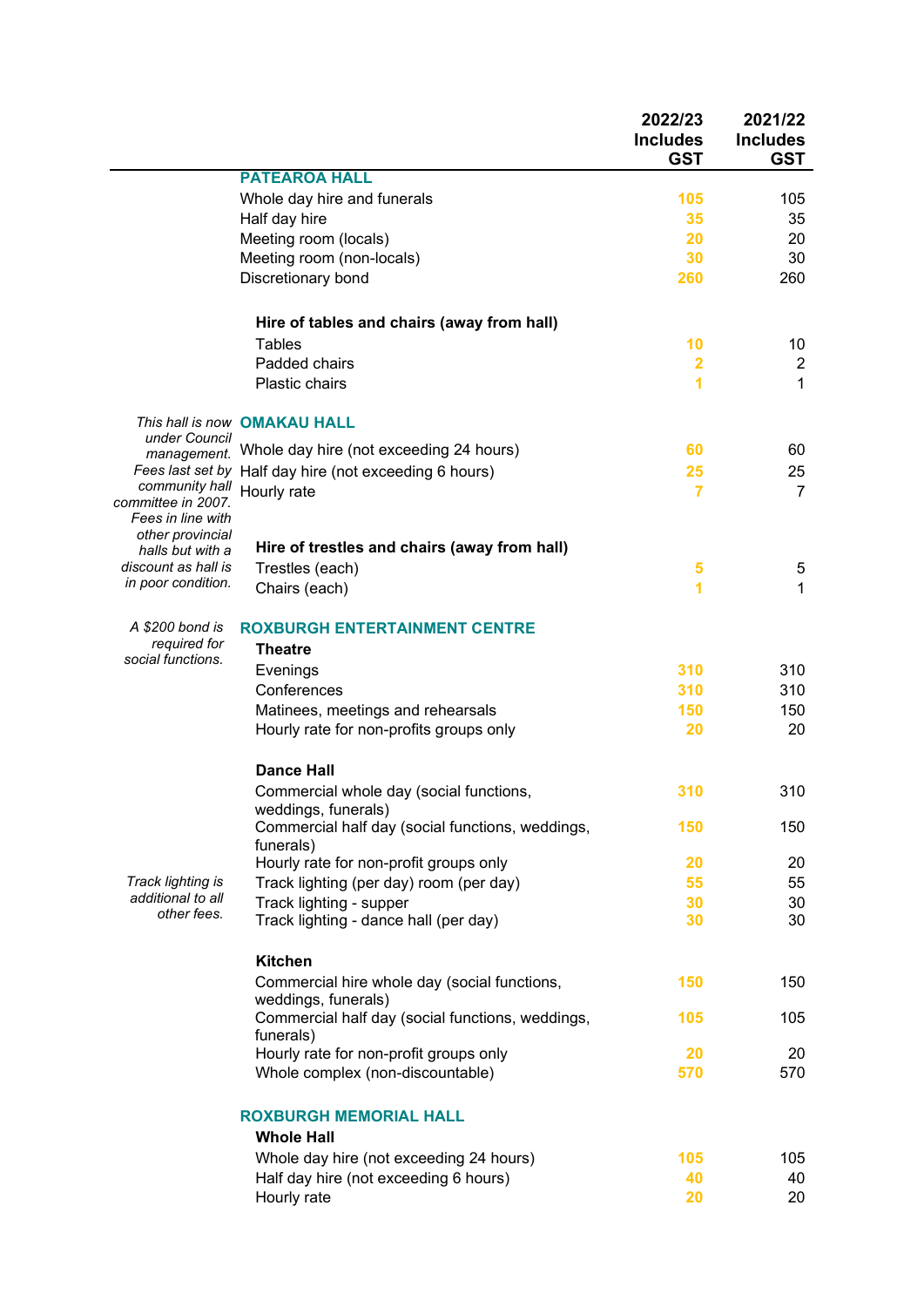|                                          |                                                                                     | 2022/23<br><b>Includes</b><br><b>GST</b> | 2021/22<br><b>Includes</b><br><b>GST</b> |
|------------------------------------------|-------------------------------------------------------------------------------------|------------------------------------------|------------------------------------------|
| A \$200 bond is                          | <b>MANIATOTO STADIUM</b>                                                            |                                          |                                          |
| required for<br>social functions         | Stadium sports session (not exceeding 2 hours)                                      | 20                                       | 20                                       |
| in the Stadium                           | Stadium sports session (not exceeding 4 hours)                                      | 35                                       | 35                                       |
|                                          | Stadium only (day rate - not exceeding 24 hours)                                    | 115                                      | 115                                      |
|                                          | Stadium / kitchen / bar (day rate) weddings,                                        | 170                                      | 170                                      |
|                                          | cabarets                                                                            |                                          |                                          |
|                                          | Stadium frost cloth canopy                                                          | 300                                      | 300                                      |
|                                          | Local schools sports day / events (subject to<br>conditions)                        | No charge                                | No charge                                |
|                                          | <b>Rugby Clubrooms</b>                                                              |                                          |                                          |
|                                          | Rugby clubrooms (day rate – not exceeding 8<br>hours)                               | 85                                       | 85                                       |
|                                          | Rugby clubrooms (half day rate – not exceeding<br>4 hours)                          | 45                                       | 45                                       |
|                                          | Rugby clubroom / kitchen / bar (day rate not<br>exceeding 24 hours)                 | 145                                      | 145                                      |
|                                          | Rugby clubroom / kitchen / bar (half day rate not<br>exceeding 4 hours)             | 70                                       | 70                                       |
|                                          | Local schools sports day / events (subject to<br>conditions)                        | No charge                                | No charge                                |
|                                          | <b>Kitchen</b>                                                                      |                                          |                                          |
|                                          | Kitchen whole day (not exceeding 24 hours)                                          | 55                                       | 55                                       |
|                                          | Kitchen half day (not exceeding 4 hours)                                            | 27                                       | 27                                       |
|                                          | Hire of trestles away from the Stadium                                              |                                          |                                          |
|                                          | Hire of trestles away from the stadium (per trestle)                                | 3                                        | 3                                        |
|                                          | Hire of chairs away from the stadium (per chair)                                    | 1                                        | 1                                        |
|                                          | Charges per annum                                                                   |                                          |                                          |
|                                          | Māniatoto Squash Club                                                               | 1550                                     | 1550                                     |
|                                          | A&P Association (per show)                                                          | 825                                      | 825                                      |
|                                          | Māniatoto seasonal toilets                                                          |                                          |                                          |
|                                          | Māniatoto Summer seasonal toilets (Nov-May) -<br>open toilets outside of the season | 30                                       | 30                                       |
|                                          | Service toilets outside of season - daily fixed<br>charge                           | 15                                       | 15                                       |
| A whole day is                           | <b>MOLYNEUX PARK</b>                                                                |                                          |                                          |
| more than 6                              | <b>Stadium</b>                                                                      |                                          |                                          |
| hours, half day is<br>less than 6 hours. | Commercial - hourly rate                                                            | 35                                       | 35                                       |
| The stadium has                          | Non-commercial - hourly rate                                                        | 25                                       | 25                                       |
| a wooden                                 | Gas heating token (20 mins)                                                         | $\overline{\mathbf{2}}$<br>0.5           | $\overline{2}$                           |
| gymnasium floor<br>and is therefore      | Electric heating token (15 mins)                                                    | 305                                      | 0.5<br>305                               |
| not suitable for                         | Commercial - whole day                                                              | 205                                      |                                          |
| events requiring                         | Commercial - half day                                                               | 170                                      | 205<br>170                               |
| seating or                               | Non-commercial - whole day                                                          | 125                                      | 125                                      |
| furniture unless<br>provision is made    | Non-commercial - half day<br>Kitchen - whole day (includes foyer toilets)           | 55                                       | 55                                       |
| to protect the                           | Kitchen - half day (includes foyer toilets)                                         | 30                                       | 30                                       |
| floor.                                   | Changing rooms (per room)                                                           | 15                                       | 15                                       |
|                                          |                                                                                     |                                          |                                          |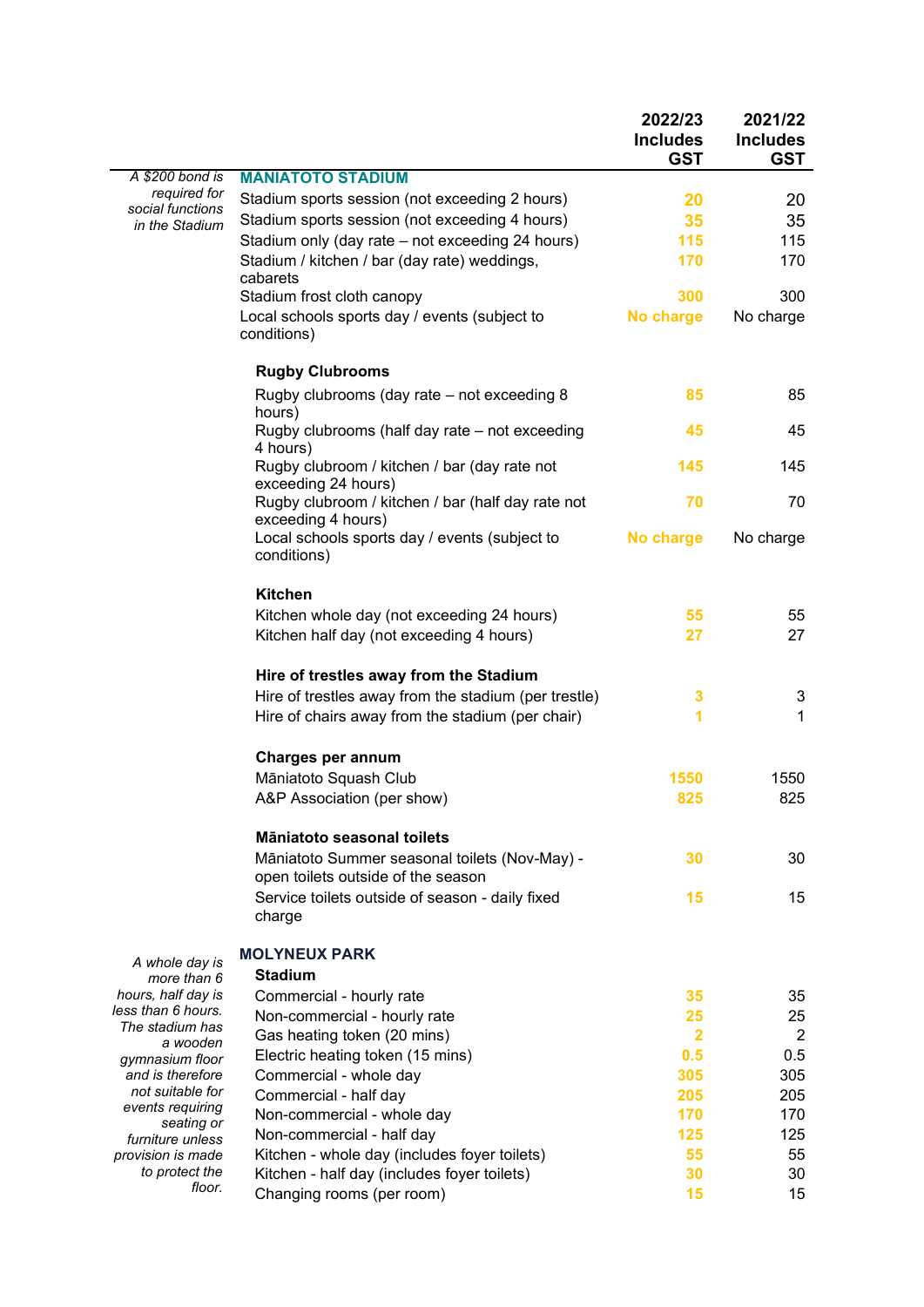|                                                  | 2022/23<br><b>Includes</b><br><b>GST</b> | 2021/22<br><b>Includes</b><br><b>GST</b> |
|--------------------------------------------------|------------------------------------------|------------------------------------------|
| <b>COUNCIL OFFICE HIRE</b>                       |                                          |                                          |
| <b>William Fraser Building</b>                   |                                          |                                          |
| Council Chambers whole day                       | 115                                      | 115                                      |
| Council Chambers half day                        | 55                                       | 55                                       |
| Tea making facilities (per person per tea break) | $\overline{2}$                           | $\overline{2}$                           |
| <b>Cromwell Service Centre</b>                   |                                          |                                          |
| Council Chambers whole day                       | 115                                      | 115                                      |
| Council Chambers half day                        | 55                                       | 55                                       |
| Tea making facilities (per person per tea break) | $\overline{2}$                           | 2                                        |
| <b>Ranfurly Service Centre</b>                   |                                          |                                          |
| Council Chambers whole day                       | 55                                       | 55                                       |
| Council Chambers half day                        | 35                                       | 35                                       |
| Meeting room whole day                           | 35                                       | 35                                       |
| Meeting room half day                            | 25                                       | 25                                       |
| <b>Roxburgh Service Centre</b>                   |                                          |                                          |
| Council Chambers whole day                       | 55                                       | 55                                       |
| Council Chambers half day                        | 35                                       | 35                                       |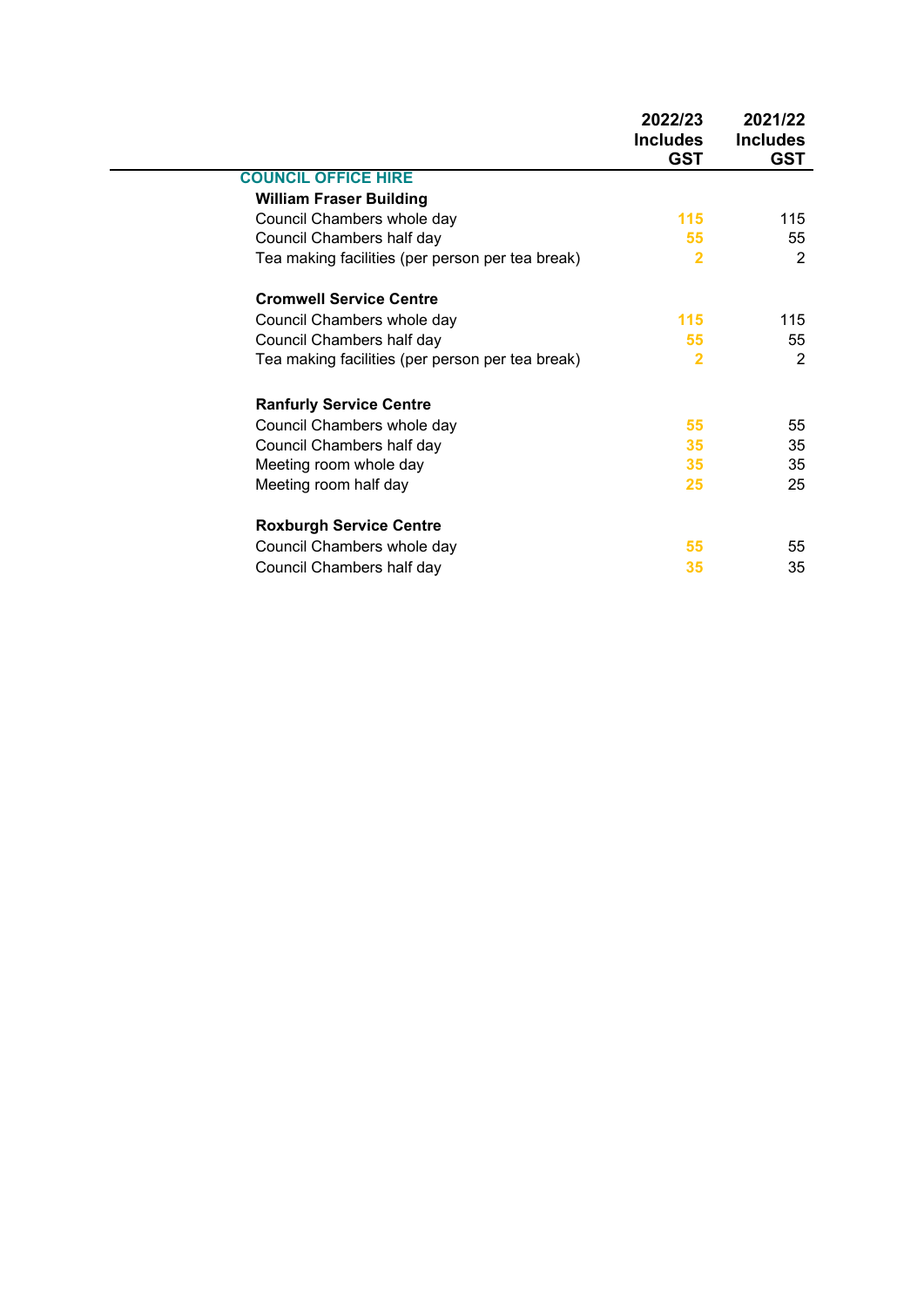|                                                                                                                                                                                                                                                                                                                                                                   | 2022/23<br><b>Includes</b><br><b>GST</b>                                             | 2021/22<br><b>Includes</b><br><b>GST</b>       |
|-------------------------------------------------------------------------------------------------------------------------------------------------------------------------------------------------------------------------------------------------------------------------------------------------------------------------------------------------------------------|--------------------------------------------------------------------------------------|------------------------------------------------|
| <b>SERVICE CENTRES, i-SITES AND LIBRARIES</b>                                                                                                                                                                                                                                                                                                                     |                                                                                      |                                                |
| <b>VISITOR INFORMATION CENTRES</b><br>Booking commission (on operator bookings)<br>Cancellation fee (payable by customer)<br>Event tickets<br>Booking fee                                                                                                                                                                                                         | 10-20%<br>10-20%<br><b>Up to 20%</b><br>6                                            | 10-20%<br>10-20%<br>Up to 20%<br>6             |
| <b>DISPLAY</b><br>Wall / poster (6 months) A1<br>Wall / poster (full year) A1<br>Local operators (per brochure per centre per annum)<br>Outside region operators (per brochure per centre per annum)<br>Commercial series publications per centre<br>Commercial series publications all four centres<br>Commercial individual publications (per centre per annum) | 310<br>520<br>115<br>200<br>562<br>1405<br>172                                       | 310<br>520<br>115<br>200<br>562<br>1405<br>172 |
| <b>BIG FRUIT EVENT SIGNS (Includes install / removal costs)</b><br>6 signs available (maximum 2 signs per event booking)<br>Commercial event per event, per sign frame<br>Non-commercial event per event, per sign frame                                                                                                                                          | 350<br>50                                                                            | 350<br>50                                      |
| <b>EVENT BANNERS</b><br>Banner install / removal and fixings per sign - Big Fruit Reserve<br>Banner install / removal and fixings per sign on FlagTrax system                                                                                                                                                                                                     | 50<br>10                                                                             | 50<br>10                                       |
| <b>PLASMA TV OPERATOR ADVERTISING</b><br>Per month<br>Per 6 months (summer / winter)<br>Per year<br>One-off projects carried out during the year where operators who<br>participate contribute to the costs on a case-by-case basis                                                                                                                               | 42<br>187<br>338<br><b>As Required</b>                                               | 42<br>187<br>338<br>As Required                |
| <b>FAX CHARGES</b><br>All locations up to 3 pages (per fax)<br>Additional pages per page                                                                                                                                                                                                                                                                          | 3<br>N/A                                                                             | 3<br>N/A                                       |
| <b>LIBRARIES</b><br>Interloan books from outside district (plus and externally imposed<br>charges per book)<br>Replacement cards                                                                                                                                                                                                                                  | <b>Up to \$15</b><br>5                                                               | Up to \$15<br>5                                |
| <b>OVERDUE BOOKS (per book per day)</b><br><b>Adults</b><br>DVDs (per week)                                                                                                                                                                                                                                                                                       | 0.2<br>3                                                                             | 0.2<br>3                                       |
| Lost / Damaged books                                                                                                                                                                                                                                                                                                                                              | <b>Replacement</b><br>cost & \$10.00 cost & \$10.00<br>processing fee processing fee | Replacement                                    |
| <b>COMPUTER USE</b><br>Half-hour                                                                                                                                                                                                                                                                                                                                  | $\overline{\mathbf{2}}$                                                              | $\overline{2}$                                 |
| <b>PHOTOCOPYING AND PRINTING</b><br>A4 per sheet up to 20 sheets (black and white)                                                                                                                                                                                                                                                                                | 0.2                                                                                  | 0.2                                            |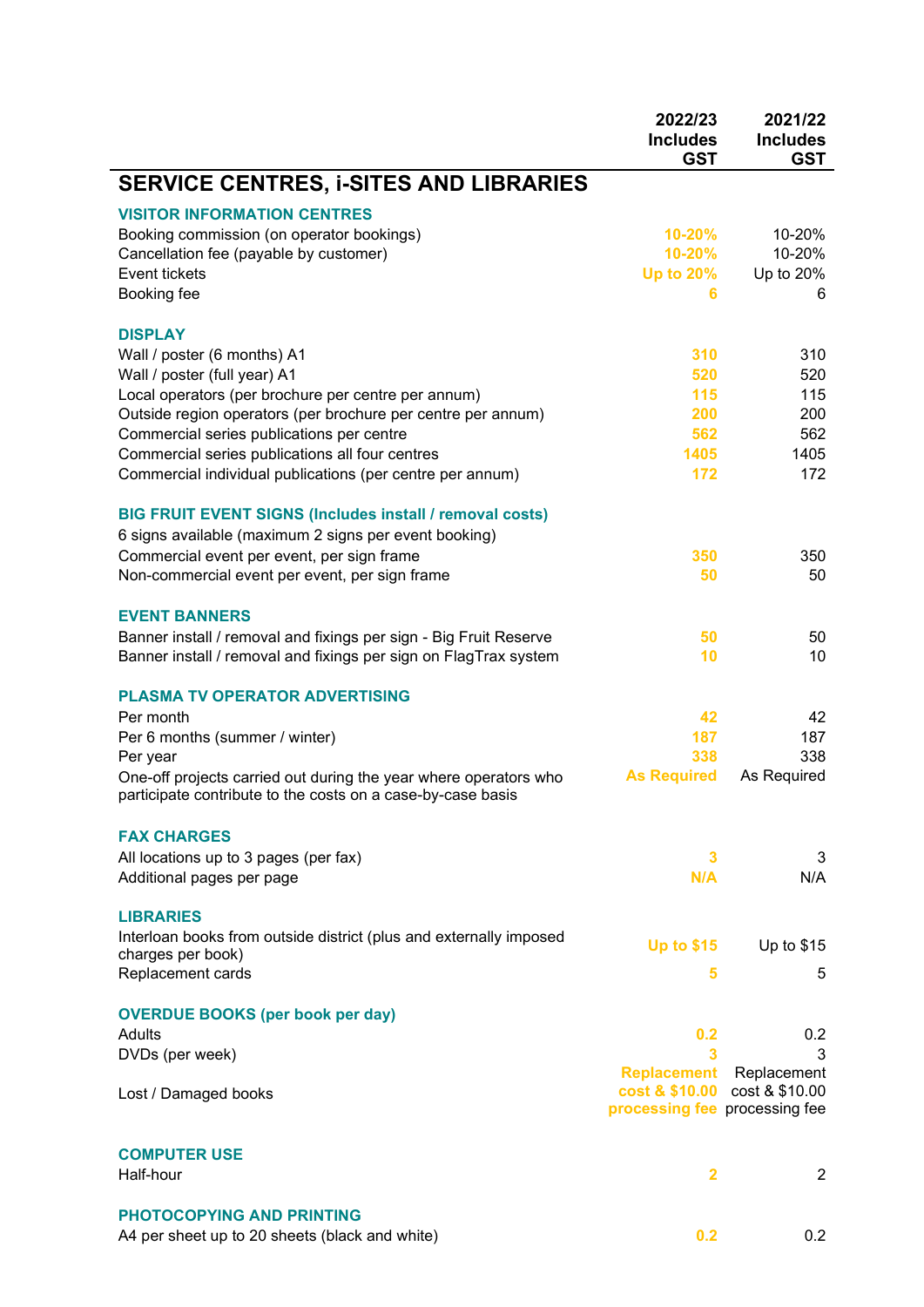|                                                    | 2022/23<br><b>Includes</b><br><b>GST</b> | 2021/22<br><b>Includes</b><br><b>GST</b> |
|----------------------------------------------------|------------------------------------------|------------------------------------------|
| A4 per sheet up to 20 sheets (colour)              | 1.3                                      | 1.3                                      |
| A4 per sheet more than 20 sheets (black and white) | 0.1                                      | 0.1                                      |
| A4 per sheet more than 20 sheets (colour)          | 0.6                                      | 0.6                                      |
| A3 per sheet up to 20 sheets (black and white)     | 0.4                                      | 0.4                                      |
| A3 per sheet up to 20 sheets (colour)              | $\overline{\mathbf{2}}$                  | $\overline{2}$                           |
| A3 per sheet more than 20 sheets (black and white) | 0.2                                      | 0.2                                      |
| A3 per sheet more than 20 sheets (colour)          | 1                                        | 1                                        |
| A4 double sided (black and white)                  | 0.3                                      | 0.4                                      |
| A4 double sided (colour)                           | $\overline{\mathbf{2}}$                  | $\overline{2}$                           |
| A3 double sided (black and white)                  | 0.8                                      | 0.8                                      |
| A3 double sided (colour)                           | 4                                        | 4                                        |
| A2, A1 & A0 per sheet (black & white)              | N/A                                      | N/A                                      |
| A2, A1 & A0 per sheet (colour)                     | N/A                                      | N/A                                      |
| Own paper per sheet (black and white)              | 0.10                                     | 0.10                                     |
| Own paper per sheet (colour)                       | 0.60                                     | 0.60                                     |
| Own paper double sided per sheet (black and white) | 0.10                                     | 0.20                                     |
| Own paper double sided per sheet (colour)          | 0.60                                     | 1.00                                     |
| Providing of regular meeting agenda (per agenda)   | 36                                       | 36                                       |
| <b>SCANNING</b>                                    |                                          |                                          |
| A4 per sheet                                       | 0.20                                     | 0.20                                     |
| A4 per sheet more than 20 sheets                   | N/A                                      | 0.20                                     |
| A3 per sheet                                       | 0.50                                     | 0.50                                     |
| A2, A1 & A0                                        | N/A                                      | N/A                                      |

|                                                                                                                                        | 2022/23<br><b>Includes</b><br><b>GST</b> | 2021/22<br><b>Includes</b><br><b>GST</b> |
|----------------------------------------------------------------------------------------------------------------------------------------|------------------------------------------|------------------------------------------|
| <b>COMMUNITY, ECONOMIC AND STRATEGIC</b>                                                                                               |                                          |                                          |
| <b>DEVELOPMENT</b>                                                                                                                     |                                          |                                          |
| <b>TOURISM CENTRAL OTAGO</b>                                                                                                           |                                          |                                          |
| Booking commission on operator bookings via website booking<br>engine                                                                  | N/A                                      | N/A                                      |
| Central Otago related products / operators registration fee (outside                                                                   | up to                                    | up to                                    |
| region operators as approved by Tourism Central Otago)                                                                                 | \$1000.00                                | \$1000.00                                |
| There may be one-off projects carried out during the year where<br>operators who participate contribute to the costs on a case-by-case | <b>As required</b>                       | As required                              |

basis